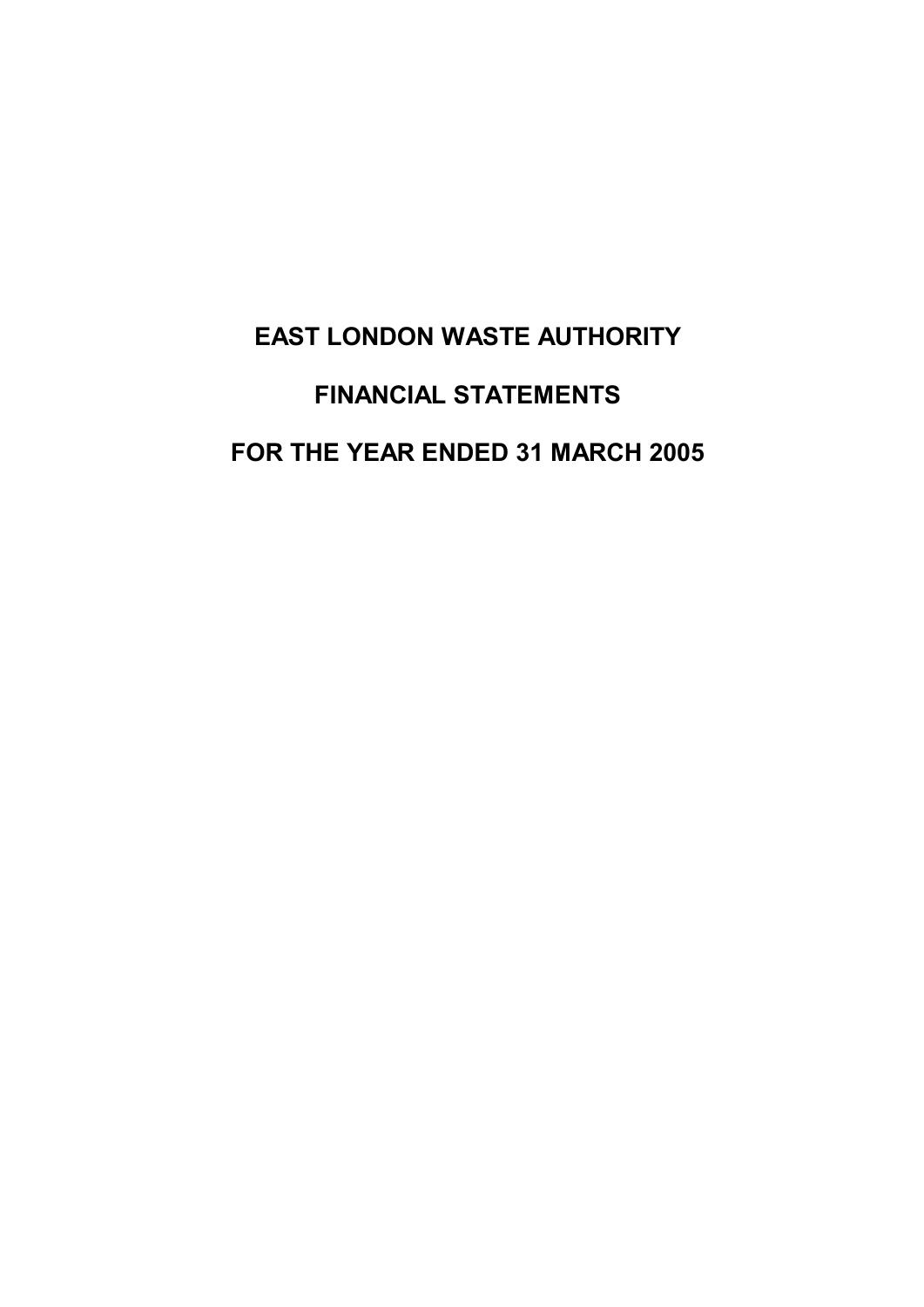#### **Page Contents**

- 1 Preface and Explanatory Foreword
- 23 Finance Director's Statement
	- 4 Statement of Responsibilities
- 512 Statement on the System of Internal Control
- 13-14 Auditors' Report
- 15-17 Statement of Accounting Policies
	- 18 Balance Sheet
	- 19 Revenue Account
	- 20 Cash Flow Statement
	- 21 Statement of Total Movements in Reserves
- 2231 Notes to the Financial Statements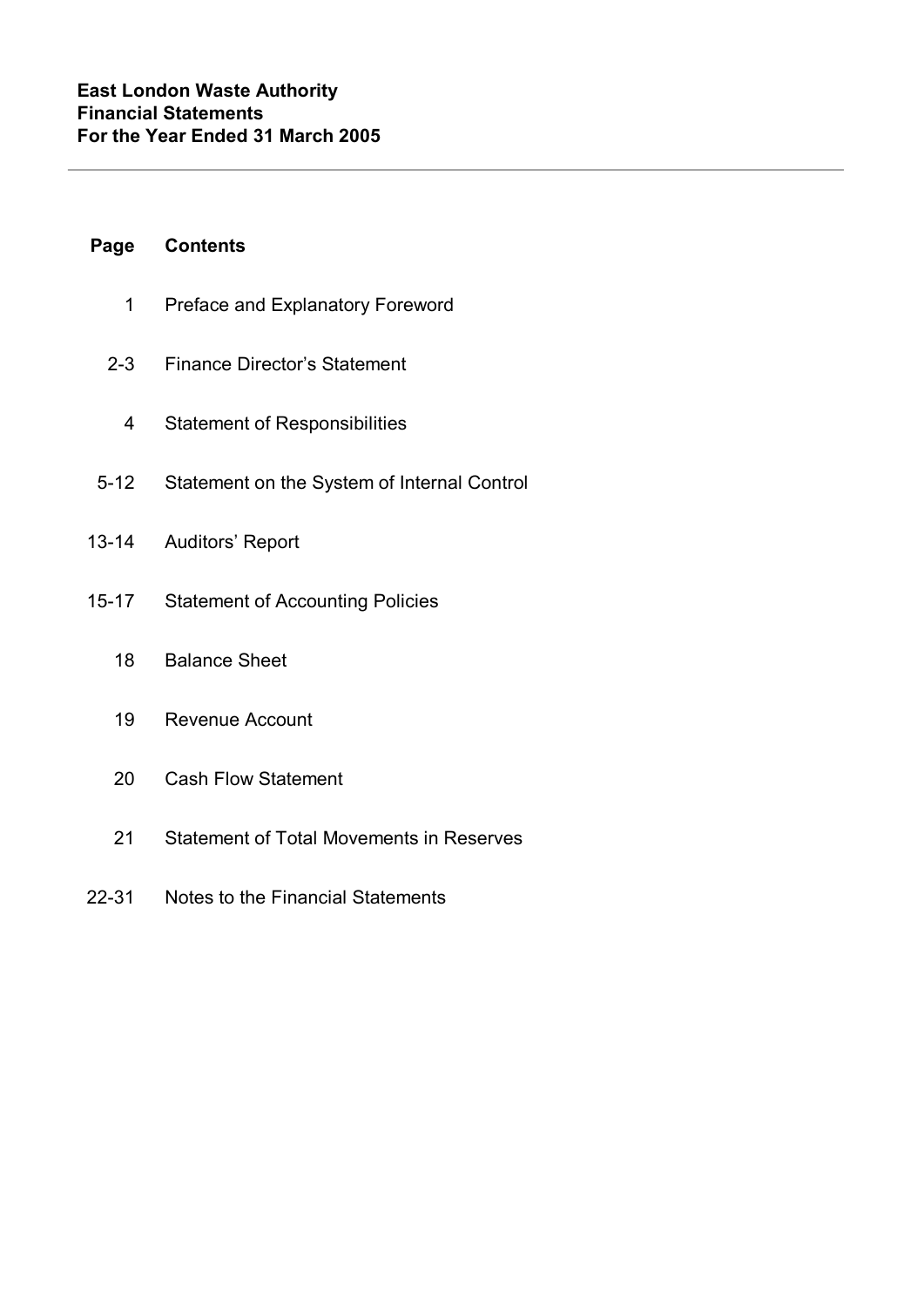# **PREFACE**

This publication presents the Authority's Accounts for the year ended 31st March 2005. Its purpose is to give clear and concise information about the financial affairs of the Authority to both Members of the Authority and the Public.

Any enquiries about the Accounts or the requests for further financial information should be addressed to the Finance Director, Lynton House, 255-259 High Road, Ilford, Essex, IG1 1NN.

# **EXPLANATORY FOREWORD**

The accounts for 2004/05 are set out on the following pages and consist of:

- The Balance Sheet on page 18 is a summary of the Authority's financial position at 31st March 2005.
- · The Revenue Account on page 19 summarises the costs of the services provided by the Authority. It also shows how these costs are met from Service Income, Government Grants and the Levy Income.
- The Cash Flow Statement on page 20 shows the total cash received by the Authority and how it was used.

The Authority's Accounts are accompanied by explanatory notes.

The Finance Director's Statement on page 2 identifies the more significant matters included within the Authority's Accounts and provides a summary of the Authority's overall financial position.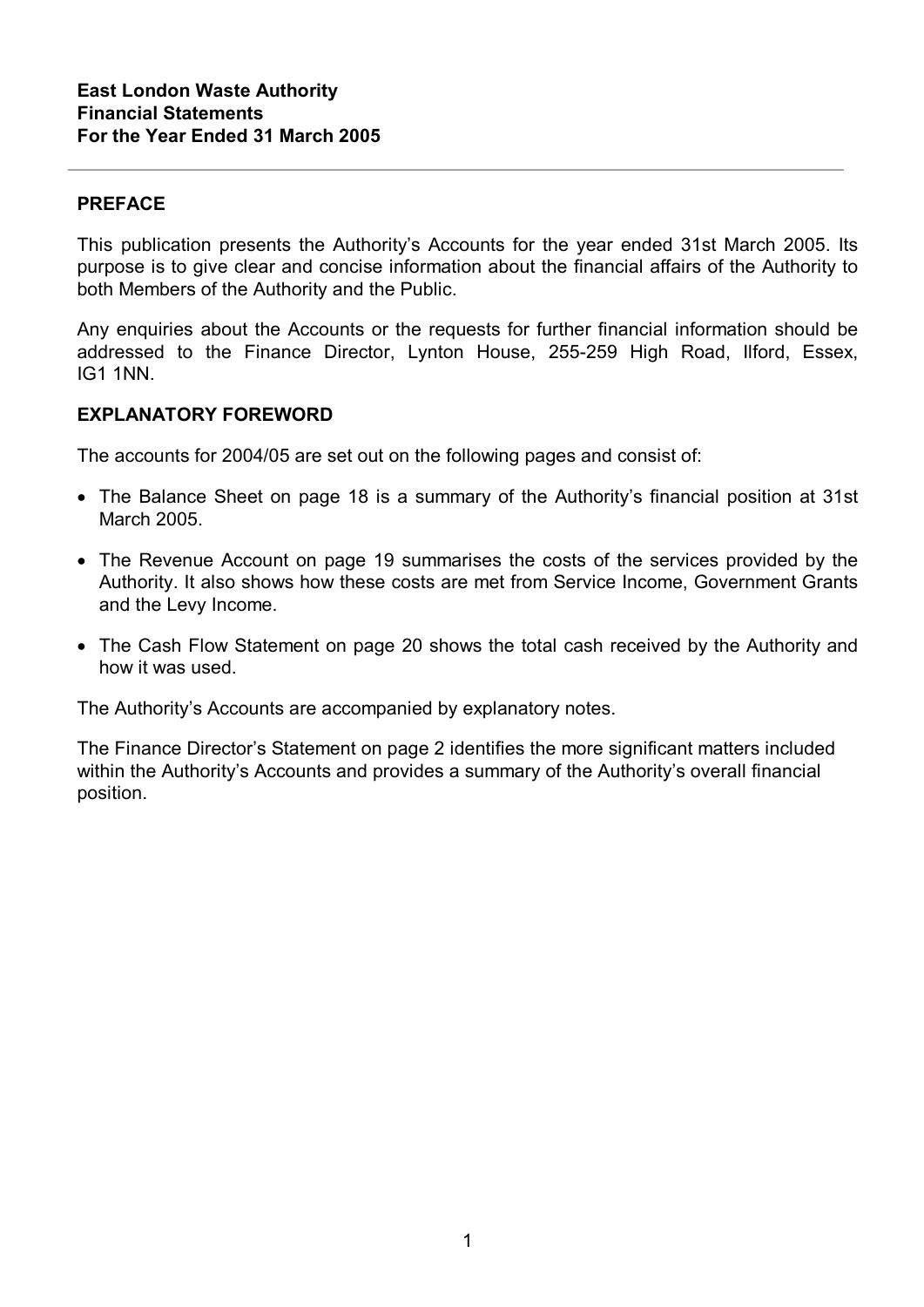# **East London Waste Authority Financial Statements for the Year Ended 31 March 2005 Finance Director's Statement**

#### **Introduction**

The East London Waste Authority (ELWA) was created by Regulations made under the Local Government Act 1985. From 1 April 1986, ELWA assumed responsibility for the disposal of waste arising in the area covered by the London Boroughs of Barking and Dagenham, Havering, Newham and Redbridge. Under the Environmental Protection Act 1990, the Government required ELWA to put its waste disposal functions out to tender.

In December 2002, ELWA awarded a 25year Integrated Waste Management Service (IWMS) Contract backed by Private Finance Initiative (PFI) funding, to its contracting partner, Shanks Waste Services Limited.

The financial statements on the following pages set out the Authority's financial position for the year to 31 March 2005. Further information on the nature and purposes of the Authority's expenditure is contained in the annual Revenue and Capital Budgets.

#### **Revenue Account**

The Authority's position at different points during the year is summarised below.

|                                                                                     | Original<br><b>Budget</b><br>(E'000) | <b>Revised</b><br><b>Budget</b><br><u>(£'000)</u> | <b>Actual</b><br><u>(£'000)</u> |  |
|-------------------------------------------------------------------------------------|--------------------------------------|---------------------------------------------------|---------------------------------|--|
| Levy Raised                                                                         | 28,415                               | 28,415                                            | 28,415                          |  |
| Less:                                                                               |                                      |                                                   |                                 |  |
| Net Revenue Expenditure (inc. Contingency<br>and Contribution from Revenue Reserve) | (23, 287)                            | (19, 942)                                         | (19, 592)                       |  |
| Contribution to Reserves (see below)                                                | 5,128                                | 8,473                                             | 8,823                           |  |
| <b>Contribution to PFI Contract Reserve</b>                                         | 5,128                                | 5,128                                             | 5,128                           |  |
| <b>Contribution to Revenue Reserve</b>                                              |                                      | 3,345                                             | 3,695                           |  |
|                                                                                     | 5,128                                | 8,473                                             | 8,823                           |  |

The Original Budget was set in February 2004 and revised in February 2005

The variances from the Original Budget were primarily due to lower IWMS/PFI Contract payments than anticipated as a result of less than expected waste arising during the year. In addition, there was an underspend on recycling/disposal credits and extra income from commercial waste charges and bank interest. Also, the actual circumstances experienced by the Authority in 2004/05 resulted in certain Contingency sums set aside for the potential financial impact of increased waste volumes and new regulations and initiatives not being required or fully utilised during the year.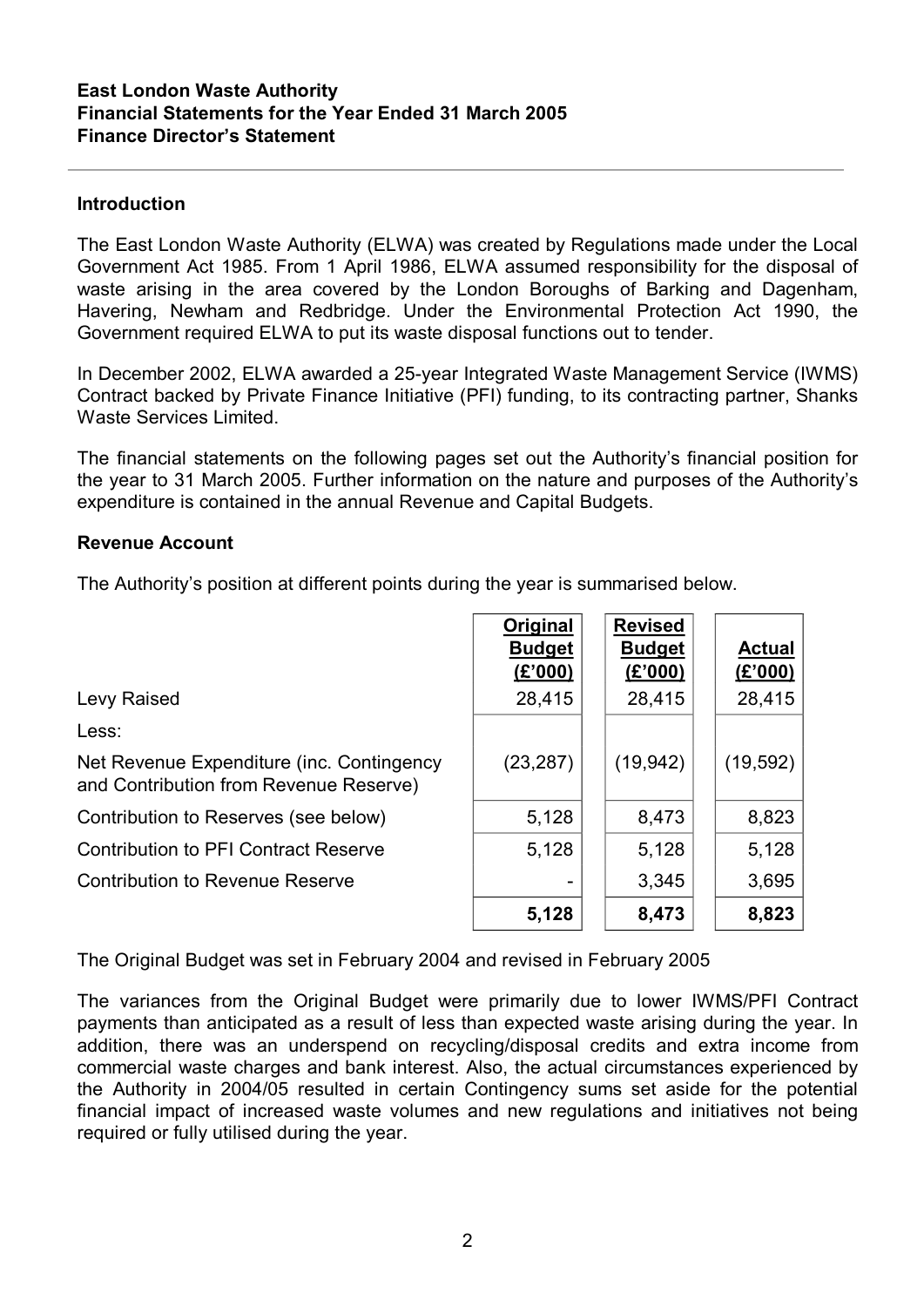#### **East London Waste Authority Financial Statements for the Year Ended 31 March 2005 Finance Director's Statement (continued)**

The levels of the year end Cash balances are relatively high due principally to the surplus on the Revenue Account for the year and the building of the PFI Contract Reserve for future utilisation.

#### **Capital Programme/Borrowing Facilities**

The Government controls the amount the Authority can spend on capital schemes. The Local Government and Housing Act 1989 specifies that all new capital receipts generated from the sale of non-housing land, buildings and other assets are available to finance capital expenditure.

ELWA can borrow for any purpose for which it is legally entitled to incur expenditure. Loans are raised not only for new capital requirements and to replace maturing debt, but also to meet short-term revenue deficits.

#### **ELWA Operations**

ELWA transferred its principal operations and contracts to Shanks Waste Services Limited as part of the new IWMS/PFI Contract in December 2002. Since then ELWA's limited operational responsibilities have been in relation to its closed landfill sites.

#### **Conclusion**

I would like to thank all the staff and colleagues in the four Constituent Councils for their continued support in the production of these financial statements.

**G. PEARCE**

Signed G Pearce, BA, CPFA Finance Director

Dated 31<sup>st</sup> October 2005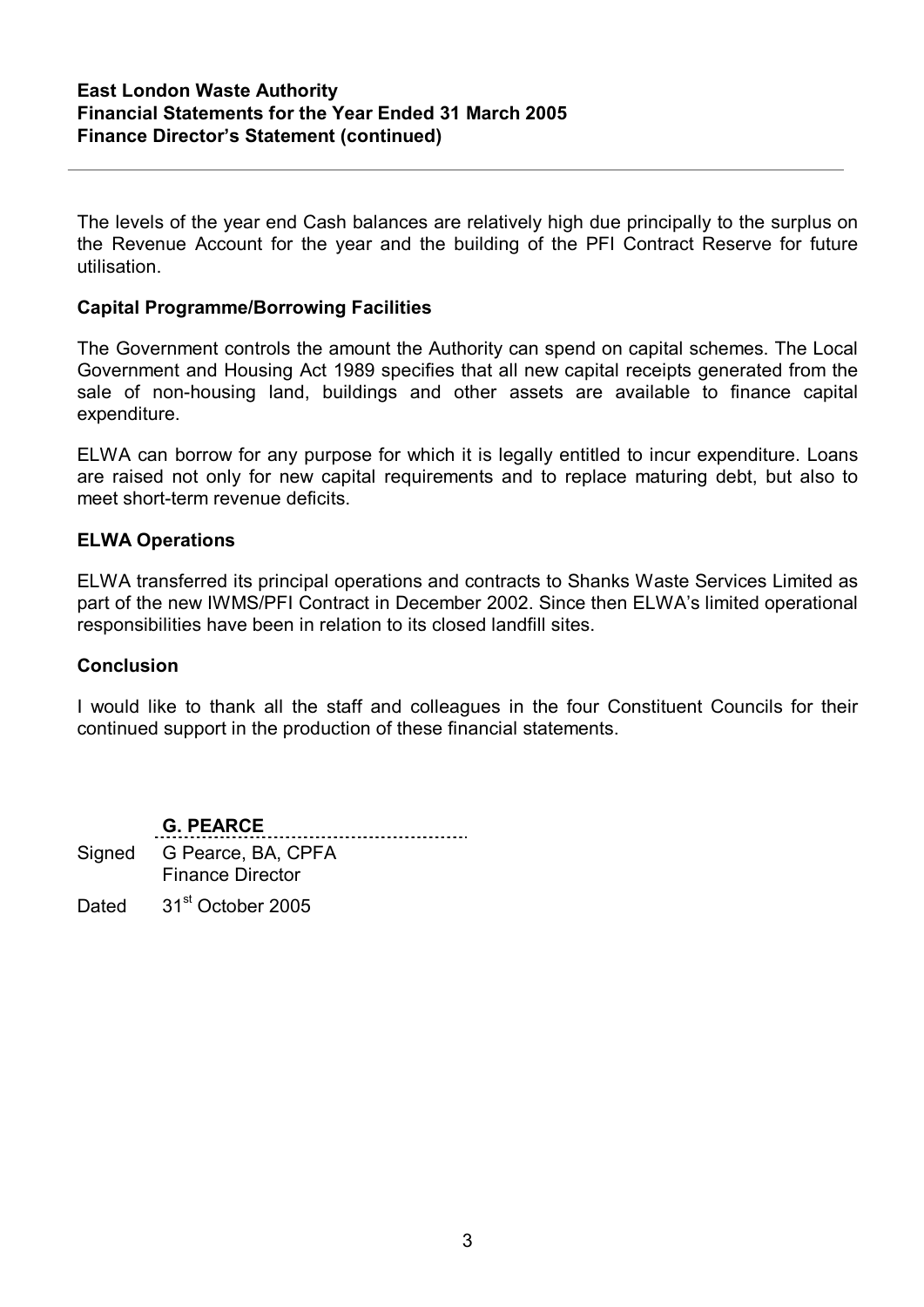#### **The Authority's Responsibilities**

The Authority is required:

- · to make arrangements for the proper administration of its financial affairs and to ensure that one of its officers has the responsibility for the administration of those affairs. In this Authority, that officer is the Finance Director;
- · to manage its affairs to secure economic, efficient and effective use of resources and safeguard its assets;
- · to approve the Statement of Accounts.

#### **The Finance Director's Responsibilities**

The Finance Director is responsible for the preparation of the Authority's Statement of Accounts which, in terms of the CIPFA/LASAAC Code of Practice on Local Authority Accounting in Great Britain ('the Code'), is required to present fairly the financial position of the Authority at the accounting date and its income and expenditure for the year ended 31 March 2005.

In preparing this Statement of Accounts, the Finance Director confirms that he has:

- · selected suitable accounting policies and then applied them consistently,
- · made judgements and estimates that were reasonable and prudent,
- complied with the Code,
- kept proper accounting records which were up to date,
- · taken reasonable steps for the prevention and detection of fraud and other irregularities.

**I certify that the Statement of Accounts, the Revenue Account and the Balance Sheet present fairly the Authority's income and expenditure for the year ended 31 March 2005 and the Authority's financial position as at 31 March 2005.** 

|       | <b>G. PEARCE</b>                           | <b>M.McKENZIE</b>                             |
|-------|--------------------------------------------|-----------------------------------------------|
|       | Signed G Pearce<br><b>Finance Director</b> | Signed Councillor Milton McKenzie<br>Chairman |
| Dated | 31 <sup>st</sup> October 2005              | Dated 31 <sup>st</sup> October 2005           |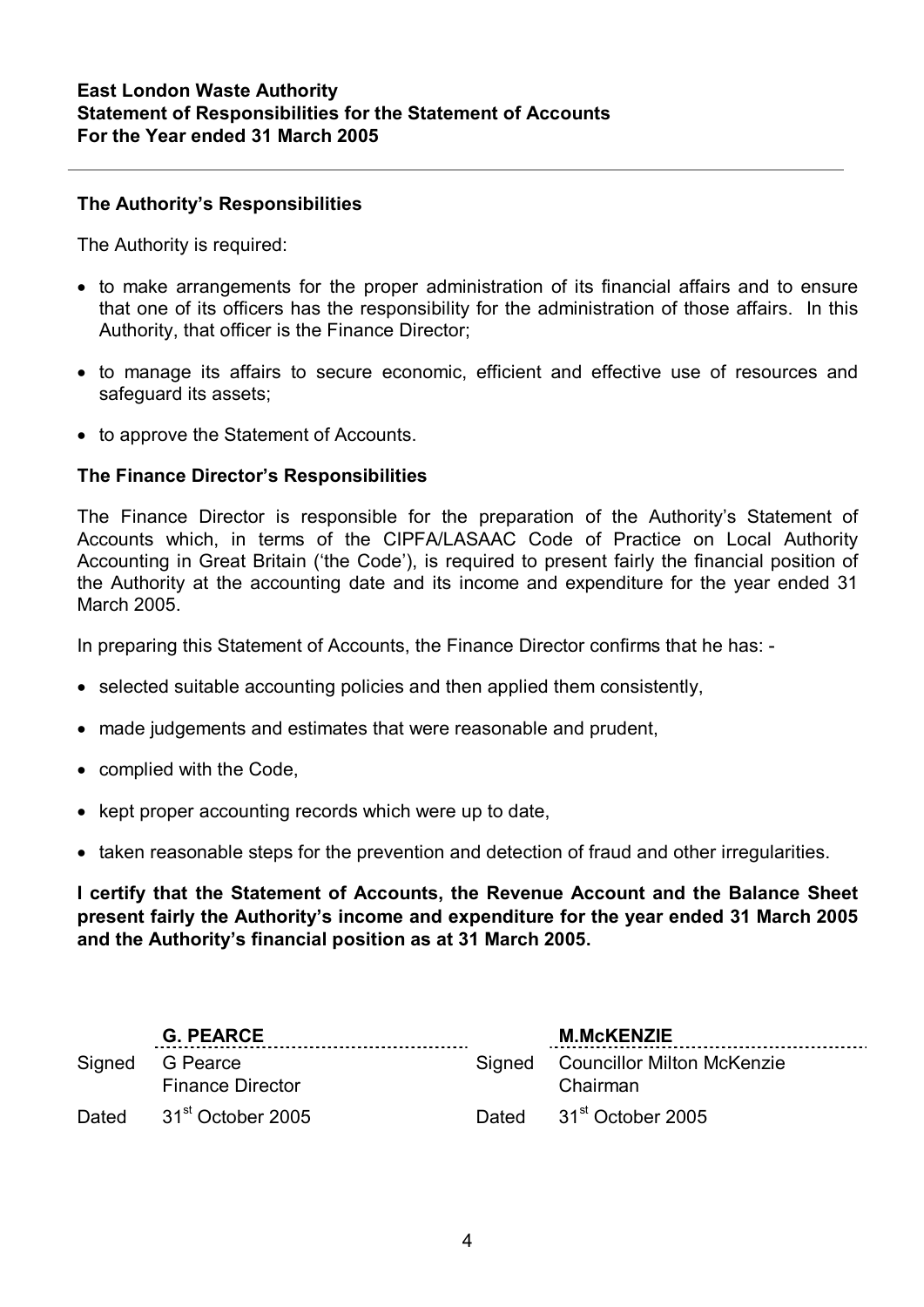# **1. Introduction**

The Accounts and Audit Regulations (England) 2003 require the Authority to be responsible for ensuring that its financial management is adequate and effective and that it has a sound system of internal control which facilitates the effective exercise of its functions and which includes arrangements for the management of risk. Coupled with this the Authority now has responsibility for conducting, at least annually, a review of the effectiveness of the system of internal control and for including a Statement on Internal Control (SIC), prepared in accordance with proper practices, with its published accounts.

Robust internal control arrangements are in place in ELWA. These arrangements include the following: Waste Management Strategy, governance arrangements, standing orders, internal audit, financial regulations, performance monitoring and other personnel related procedures. Without such existing arrangements the Authority could not effectively conduct its business. The SIC is intended to ensure that such arrangements are reviewed to provide assurance of their soundness and, at the same time, provide and early warning system for areas requiring action. The internal control regime has been evaluated as described in the following section below. On the basis of their evaluation, the Directors' overall view is that internal control is generally sound as described in the following sections and that there are no major control risks. However, further work needs to be carried out in respect of a few areas of minor control weaknesses.

# **2. Scope of Responsibility**

The East London Waste Authority is responsible for ensuring that its business is conducted in accordance with the law and proper standards, and that public money is safeguarded and properly accounted for, and used economically, efficiently and effectively. The Authority also has a duty under the Local Government Act 1999 to make arrangements to secure continuous improvement in the way in which its functions are exercised, having regard to a combination of economy, efficiency and effectiveness. In discharging this overall responsibility, the Authority is also responsible for ensuring that there is a sound system of internal control which facilitates the effective exercise of the Authority's functions and which includes arrangements for the management of risk.

# **3. Financial Systems**

The Authority uses the financial systems of all four of its Constituent Councils for processing its transactions but primarily those of the London Borough of Redbridge. Consequently, the Authority's system of internal financial control is heavily reliant on the internal financial control systems within its four Constituent Councils, especially those of the London Borough of Redbridge**.**

The Head of Audit for the London Borough of Redbridge is authorised to co-ordinate the completion of a programme of audit reviews within the Authority and each Constituent Council.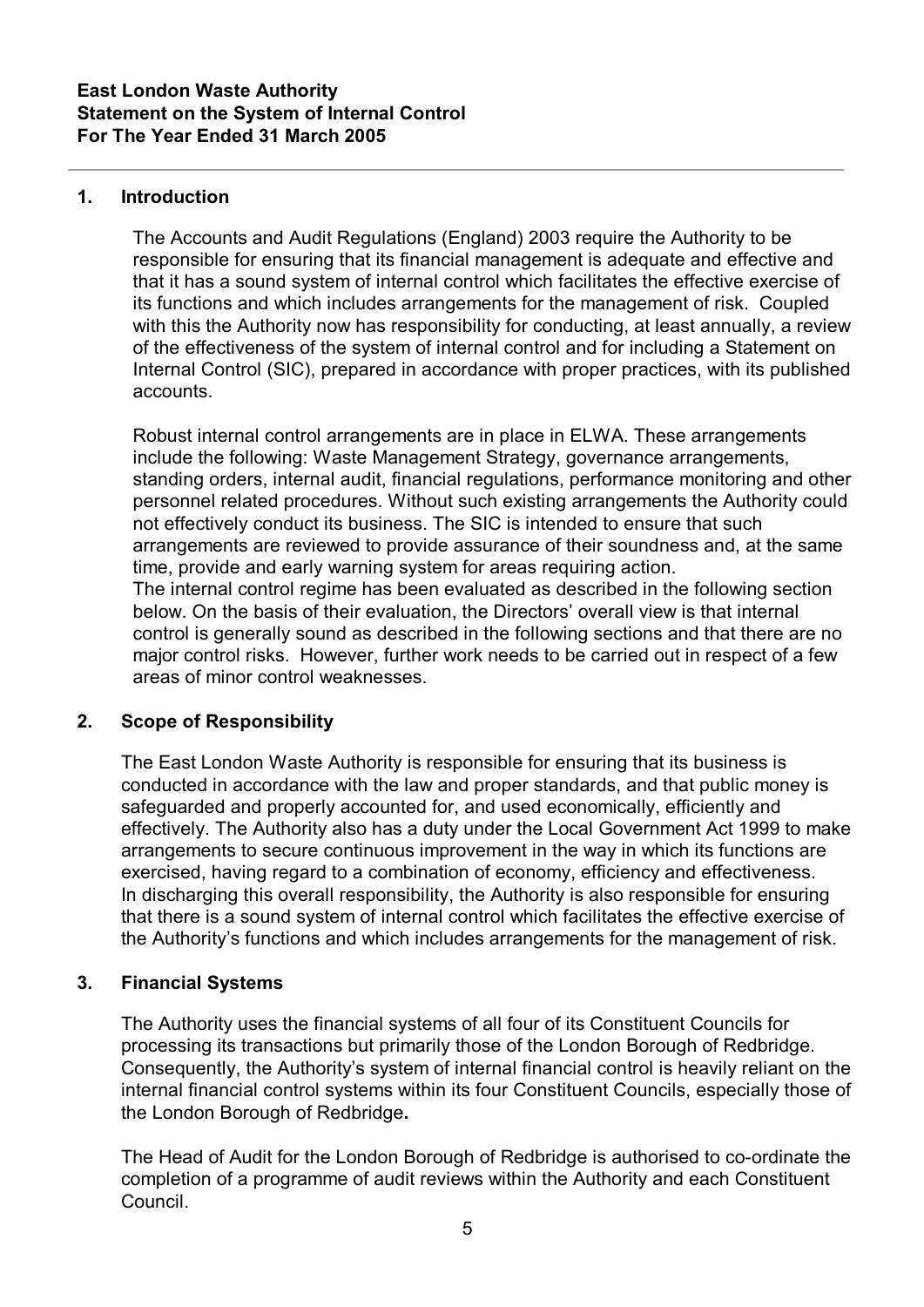# **4. The Purpose of the System of Internal Control**

The system of internal control is designed to manage such risk to a reasonable level. It is based on an ongoing process designed to identify and prioritise the risks to the achievement of the Authority's policies, aims and objectives, to evaluate the likelihood of those risks being realised and the impact should they be realised, and to manage them efficiently, effectively and economically.

The system of internal control has been in place for the year ended 31 March 2005 and up to the date of the publication of the Statement of Accounts and accords with proper practice.

# **5. The Internal Control Environment**

The key elements of the internal control environment include the following:

- establishing and monitoring of the Authority's objectives
- having appropriate arrangements for policy and decision making
- ensuring compliance with established policies, procedures, laws and regulations
- having appropriate systems of financial management and internal financial control
- performance management and reporting
- maintaining a review of effectiveness

# **Establishing and Monitoring of the Authority's Objectives**

The Authority operates in a complex environment, providing community leadership and working with partners to deliver a joined up service within the area of the four Constituent Councils. The Authority's Waste Management Strategy is kept under review and is used to:

- Set objectives and targets
- Review progress and performance
- Set best value and value for money plans
- · Help manage and plan better services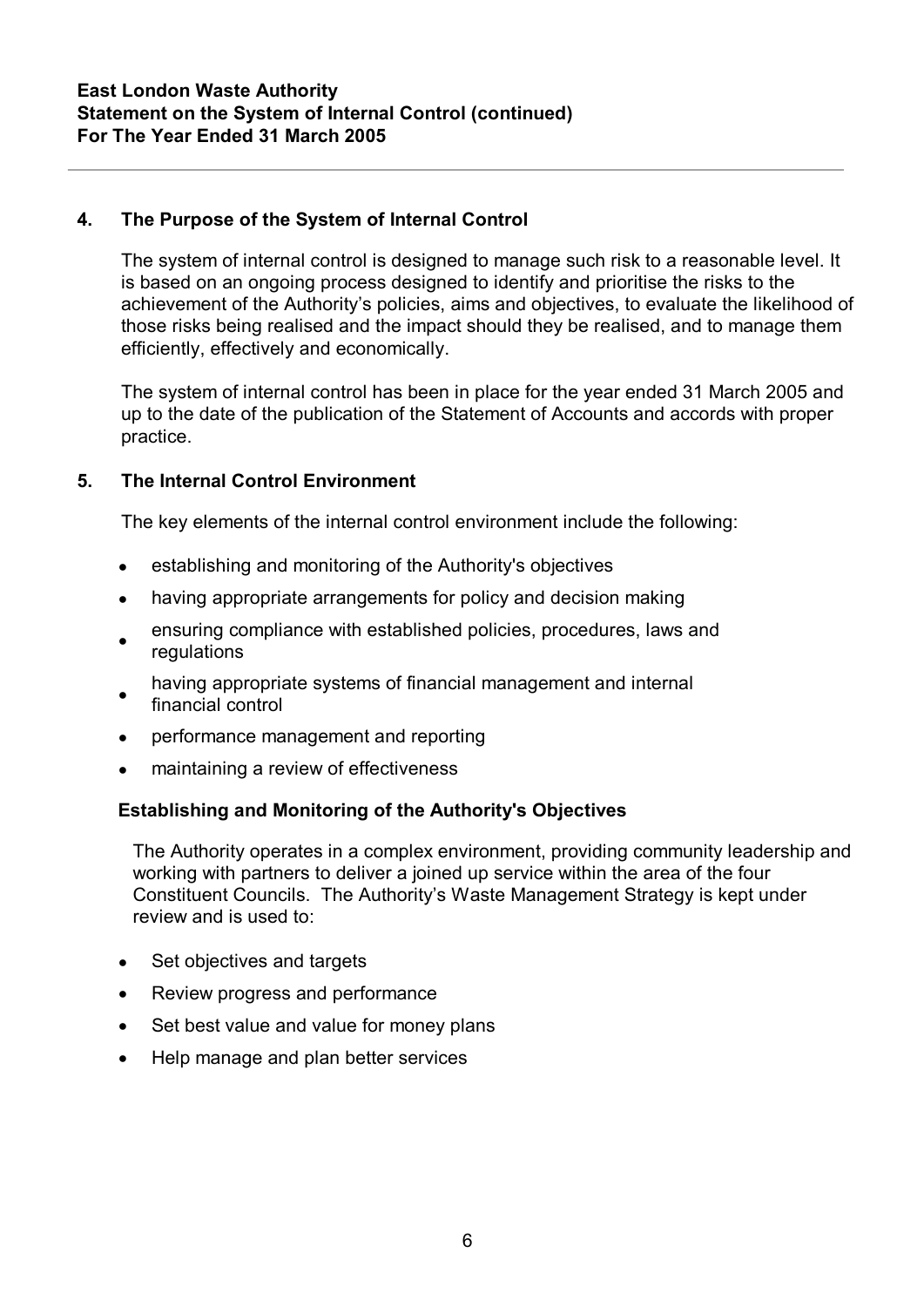# **Policy and Decision Making**

The Authority has an agreed Constitution which details how the Authority operates, how decisions are made and the procedures which are to be followed to ensure that these are efficient, transparent and accountable to local people. Members are responsible for major decisions. Key decisions required are published in advance and the vast majority are discussed in a meeting open to the public. All decisions must be in line with the Authority's overall policies and budget. Any decisions that designated officers wish to take outside the Budget or Policy framework must be referred to Members as a whole to decide.

Currently, overall management arrangements for the Authority include the following:

- a) ELWA operates from one office with five full-time trained and experienced staff who are either seconded from the Boroughs (or agency). This unit reports to the Management Board of one Director from each Constituent Council and to the Authority (directly);
- b) the activities of ELWA staff are monitored by the Boroughs, by Internal Auditor and by External Audit; and
- c) there is one major service (waste disposal) which is contracted out and comprehensively documented in accordance with PFI guidance.

#### **Compliance with established policies, procedures, laws and regulations**

The Authority has a duty to ensure that it acts in accordance with the law and various regulations in the performance of its functions. It has developed policies and procedures for its officers to ensure that, as far as is possible, all officers understand their responsibilities both to the Authority and to the public. Key documents include the Constitution, which includes the Scheme of Delegations, Standing Orders, and Financial Regulations. These are available to all officers via the Authority's website. The Constitution is reviewed and revised as necessary. There is guidance on a range of topics such as Data Protection, ICT Security, Whistleblowing and Fraud. All policies are subject to internal review to ensure these are adequately maintained. The Authority keeps staff aware of changes in policy and new legislation as necessary, by a variety of documentation, attending seminars, and other means, and where appropriate arranging training for relevant officers.

Statutory instruments setting out the roles and responsibilities of the Authority, in terms of both what it can and cannot do, are all reflected in the Authority's Constitution. This is overseen by both the Managing Director and the Authority's Legal Advisor. The management of, and adherence to, the Authority's wider statutory obligations rely heavily on devolved working arrangements. There is provision for further advice from Finance and Legal Services within Constituent Councils as required.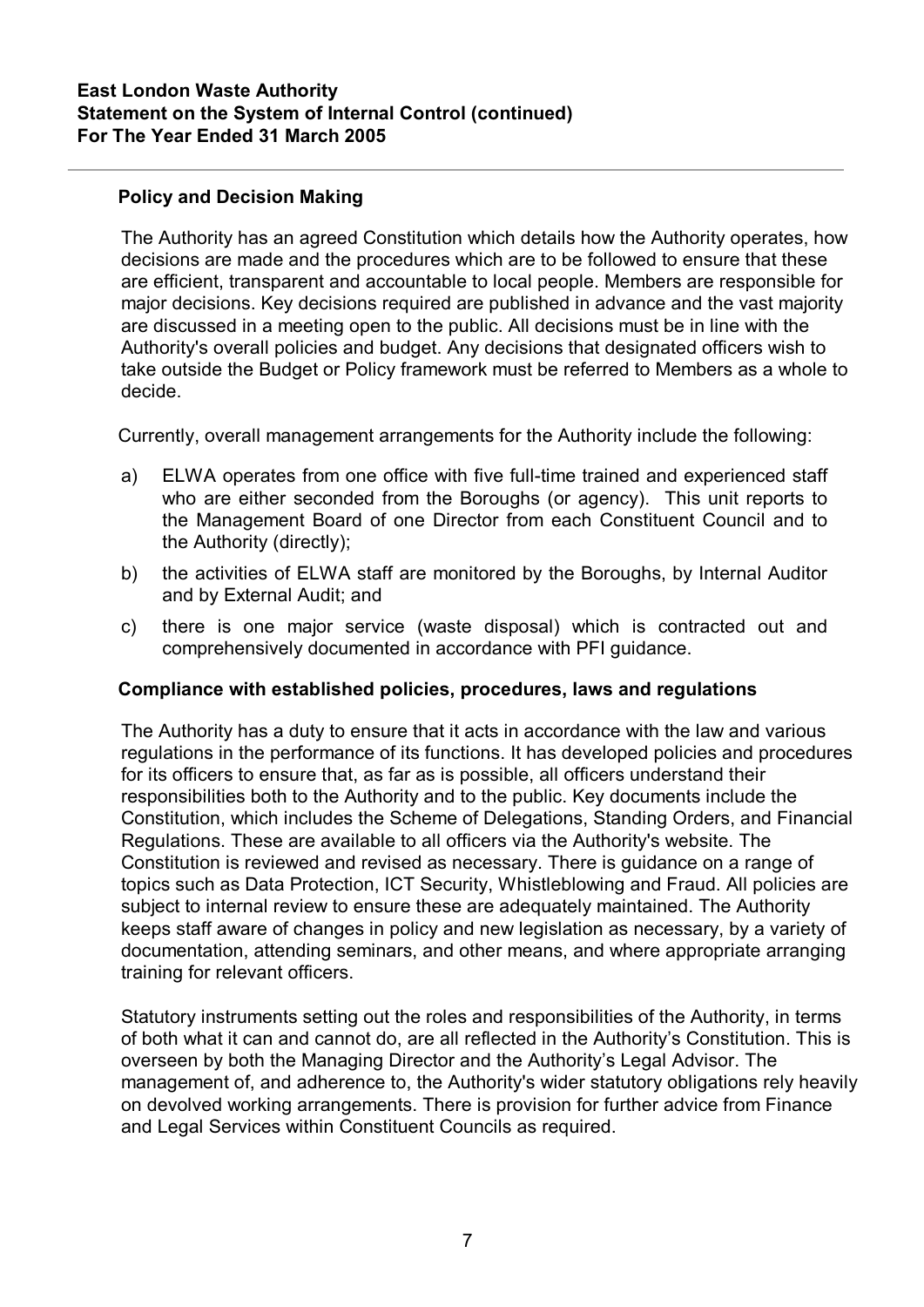Fundamental to the system of internal control is the requirement to develop and maintain robust systems for identifying and evaluating all principal risks to the achievement of the Authority's objectives and ensuring that the control framework includes controls to mitigate those risks.

The Authority has access to effective operational risk management practices in professional disciplines, (e.g. financial management, health and safety). The Authority takes the subject of risk management seriously and is aware that there is more work to be done in codifying risk management across all the activities of the Authority. This should enable consistent practice to be followed.

#### **Securing Value for Money and Continuous Improvement**

The Authority maintained robust budgetary monitoring and control processes during the year to ensure that financial resources were being used to their best advantage, including regular management reporting to the Management Board and Members. Service planning is linked to financial planning, with increased expenditure in any area being approved by the Members through the annual levy setting process. Increased expenditure is allocated in line with the Authority's policy priorities and contractual obligations. The element of challenge is encouraged as part of regular routines including Management Board and Member meetings and comparison with other waste authorities also taking place through consideration of comparative information and engagement in benchmarking.

The Authority's Best Value duty i.e. the economic, effective and efficient use of resources is subject to independent review through the work of both External and Internal Audit.

#### **Financial Management and Internal Financial Control**

The Finance Director has responsibility for ensuring that an effective system of internal financial control is functioning. The system of internal financial control can provide only reasonable and not absolute assurance that assets are safeguarded, that transactions are authorised and properly recorded, and that material errors or irregularities are either prevented or would be detected within a timely period.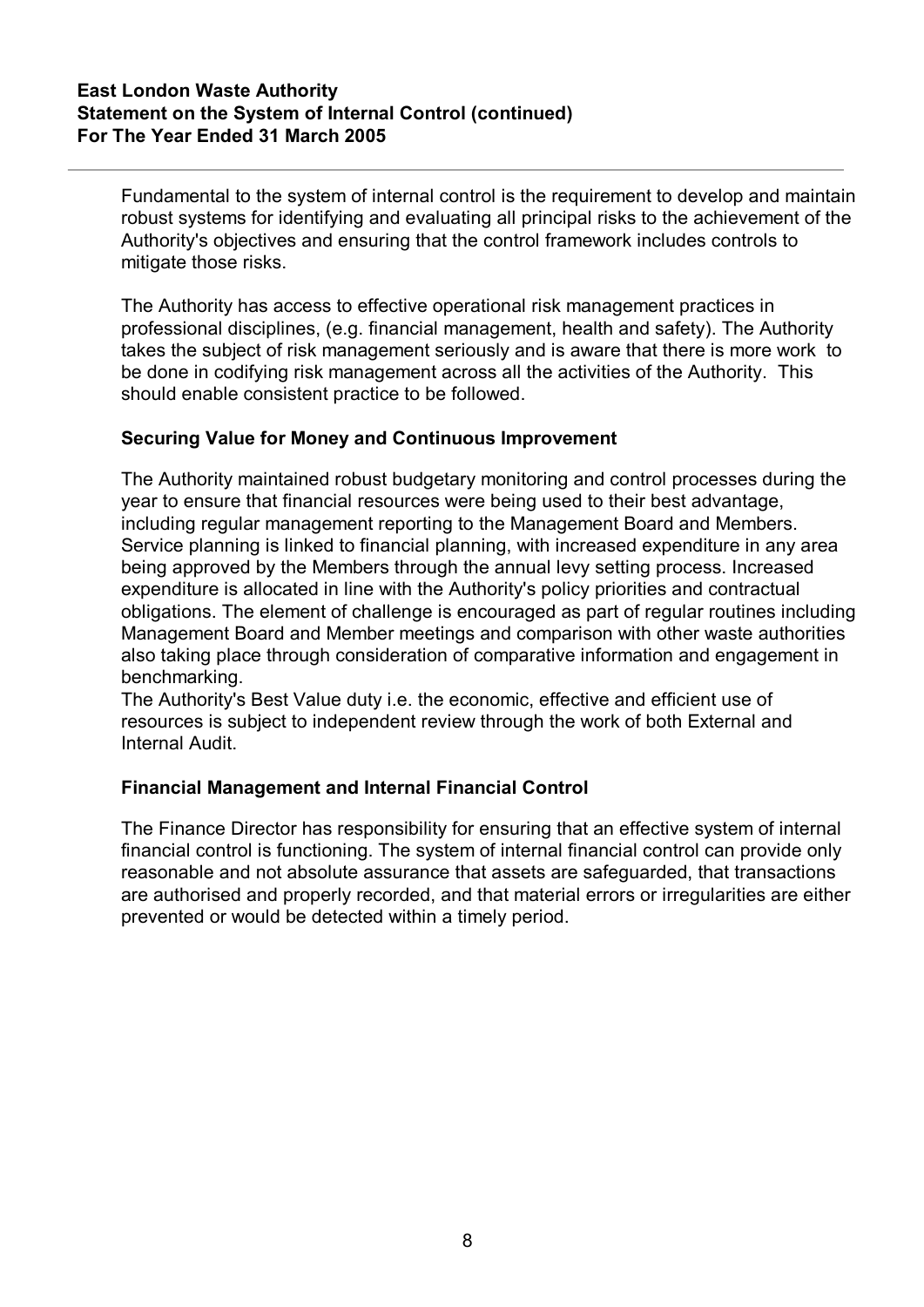The system of internal financial control is based on a framework of regular management information, financial regulations, administrative procedures (including segregation of duties), management supervision, and a system of delegation and accountability. Officers within the Authority and Constituent Councils undertake development and maintenance of the system. In particular, the system includes:

- comprehensive budgeting systems;
- regular review of periodic and annual financial reporting:
- setting targets to measure financial and other performance;
- anti fraud and corruption workshops, the re-launch of "whistle blowing" arrangements and the finalisation of the Fraud Response Plan.
- 

Internal audit is an independent appraisal function that acts as a control by measuring, **evaluating and reporting upon the effectiveness of internal controls, financial and others,** as a contribution to the efficient use of resources within the Authority.

The Annual Audit Plan is used to set out the cyclical coverage of fundamental financial systems and other audits. This plan is based on the identification of the Authority's systems and activities to be audited, each assessed for risk. The delivery of the previous year's plan is also used to identify and learn from any trends that might be established. Work relating to prevention and detection of fraud and corruption is integrated into this audit planning process. Internal Audit focuses mainly on meeting the basic regularity and probity threshold.

Internal Audit operates to defined standards as set out in the Chartered Institute of Public Finance (CIPFA) Code of Practice for Internal Audit in Local Government; its audit reviews provide an independent opinion on the adequacy and effectiveness of the system of internal financial control. Each audit is reported to the appropriate level of management together with agreed action plans where appropriate. The Head of Audit for the London Borough of Redbridge is empowered to report any matter of concern and reports on the outcomes of the annual programme of audit work to Management Board and Members.

# **Performance Management and Reporting**

The fundamentals of performance management are becoming increasingly embedded in the way the Authority operates. There is:

- · An established reporting process in place to link strategic aims with operational functions
- performance in individual areas is reported to Management Board and Members. This information is also available to the public through printed reports and via related web sites, and by the publication of a Best Value Performance Plan containing key performance data.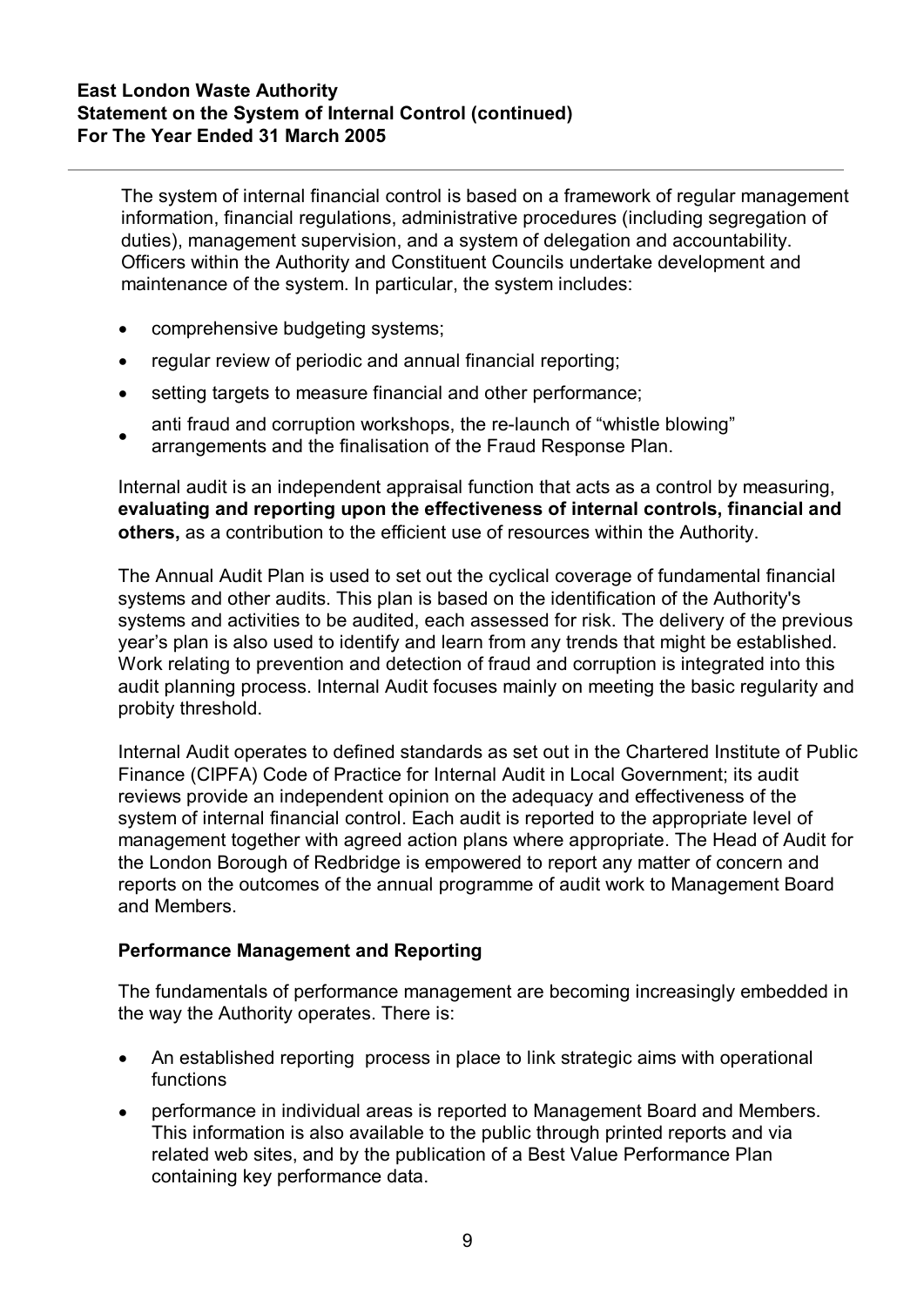#### **6. Review of Effectiveness**

The Authority has responsibility for conducting, at least annually, a review of the effectiveness of the system of internal control. The review of the effectiveness of the system of internal control is informed by the work of the internal auditors within the Constituent Councils and senior managers within the Authority who have responsibility for the development and maintenance of the internal control environment, and also by comments made by the external auditors in their annual audit letter and other reports*.* The Authority's review of the effectiveness of the system of internal financial control is informed by:

- · The Authority procedures and management structure set out in the Constitution;
- The responsibilities of designated officers within the Authority;
- Regular performance reporting to the Management Board and the Authority covering finance and key performance information;
- The findings of the external auditors in their annual audit letter and other reports;
- The provision of an effective internal audit function within the Constituent Councils;

Head of Audit for the London Borough of Redbridge and External Audit (the Audit Commission) operate a joint working arrangement to maximise the effectiveness of the audit scrutiny of the Authority. In accordance with the Audit Commission's Code of Audit Practice, the Audit Commission may place reliance upon Internal Audit's work in the assessment of risk, core accounting processes, and the effectiveness of internal control. An effective Internal Audit function is a core part of the Authority's arrangements to ensure the proper conduct of its financial affairs. Audit priorities are risk based and agreed with the Finance Director, following consultation with the designated officers and External Audit as part of the annual planning process.

Internal audit operates to the following standards of service:

- · CIPFA Code of Practice for Internal Audit in Local Government in the UK;
- Auditing guidelines of the CCAB;
- Codes of ethics and standards of the Institute of Internal Auditors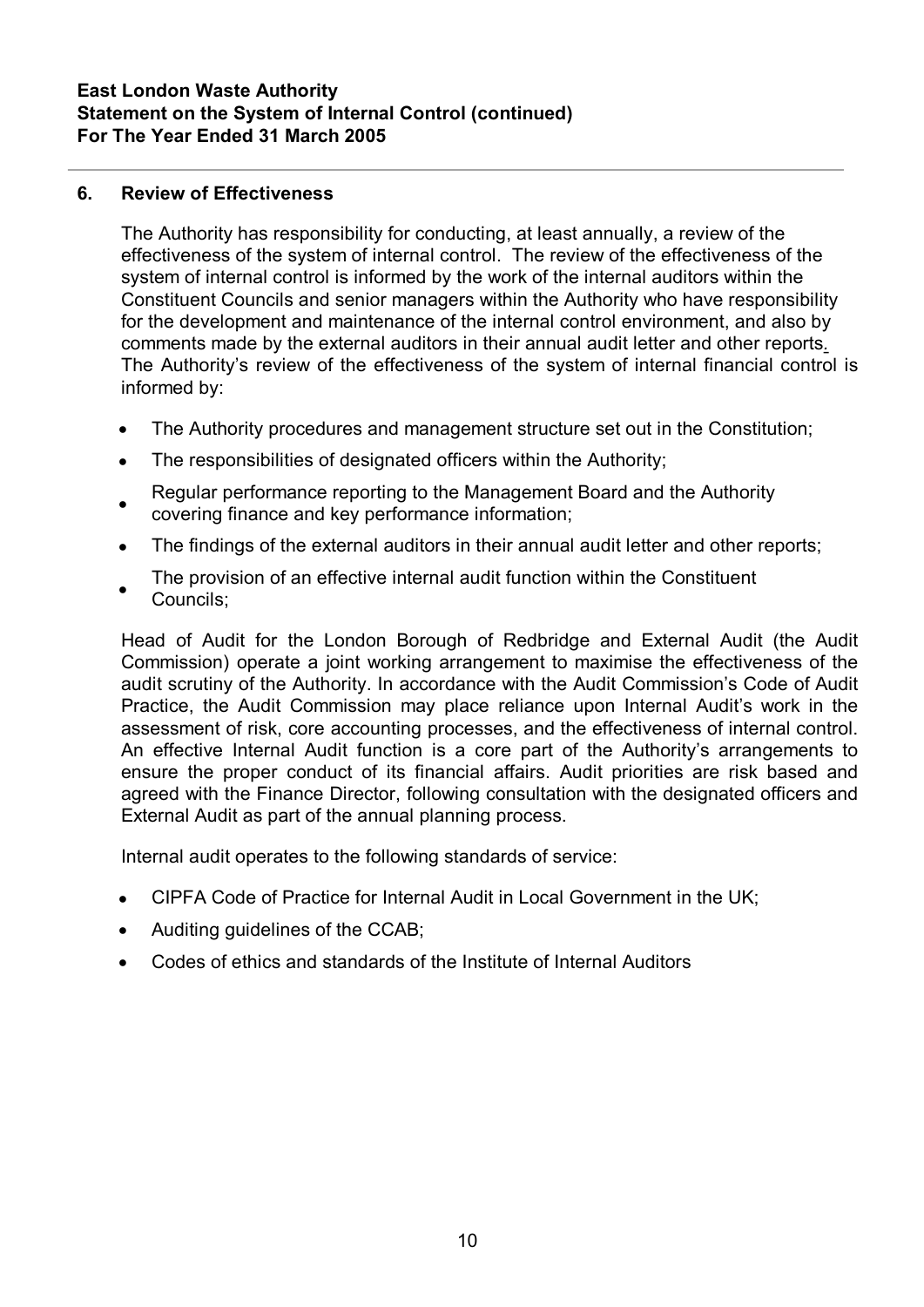The Head of Audit for the London Borough of Redbridge is authorised to complete a programme of audit reviews within the Authority. To assist in the accomplishment of this programme, the Financial Regulations of the Authority and the Constituent Councils give authority for Internal Auditors to have full, free and unrestricted access to all its assets, records, documents, correspondence and personnel for the purposes of that audit. Recommendations arising from the work of both internal and external auditors are discussed and agreed with management, including acceptable timescales for their implementation. The Head of Audit for the London Borough of Redbridge reports on the outcomes of the annual programme of audit work to Management Board and Members. The annual report by the Auditor contains a view on the adequacy and effectiveness of the system of internal controls.

To support and reinforce the routine review processes such as internal audit, the Executive Director and his officers used a Key Controls Diagnostic checklist, consisting of around sixty lines of enquiry, to undertake a review of the adequacy and effectiveness of our internal control arrangements grouped in the following areas:

- **Risk Management**
- · Organisational Processes
- · Operational Management
- · Finance
- Compliance Issues

For controls to be considered sound the officers sought to identify evidence to substantiate this. Similarly where further work was considered necessary actions have been identified. Other key documents such as the audit reports and risk assessment registers have also been used as part of the process for producing this Statement.

Following the commencement of the IWMS/PFI Contract in December 2002, there have been and there will continue to be some changes in the way that the financial management of the Authority is conducted. While some of these changes remain to be considered, it is likely that they will be largely modeled on the systems of internal financial control within the London Borough of Redbridge. Internal Audit within the London Borough of Redbridge will contribute to these ongoing developments to ensure the adequacy and effectiveness of the new arrangements especially in relation to the management and monitoring of the IWMS/PFI Contract.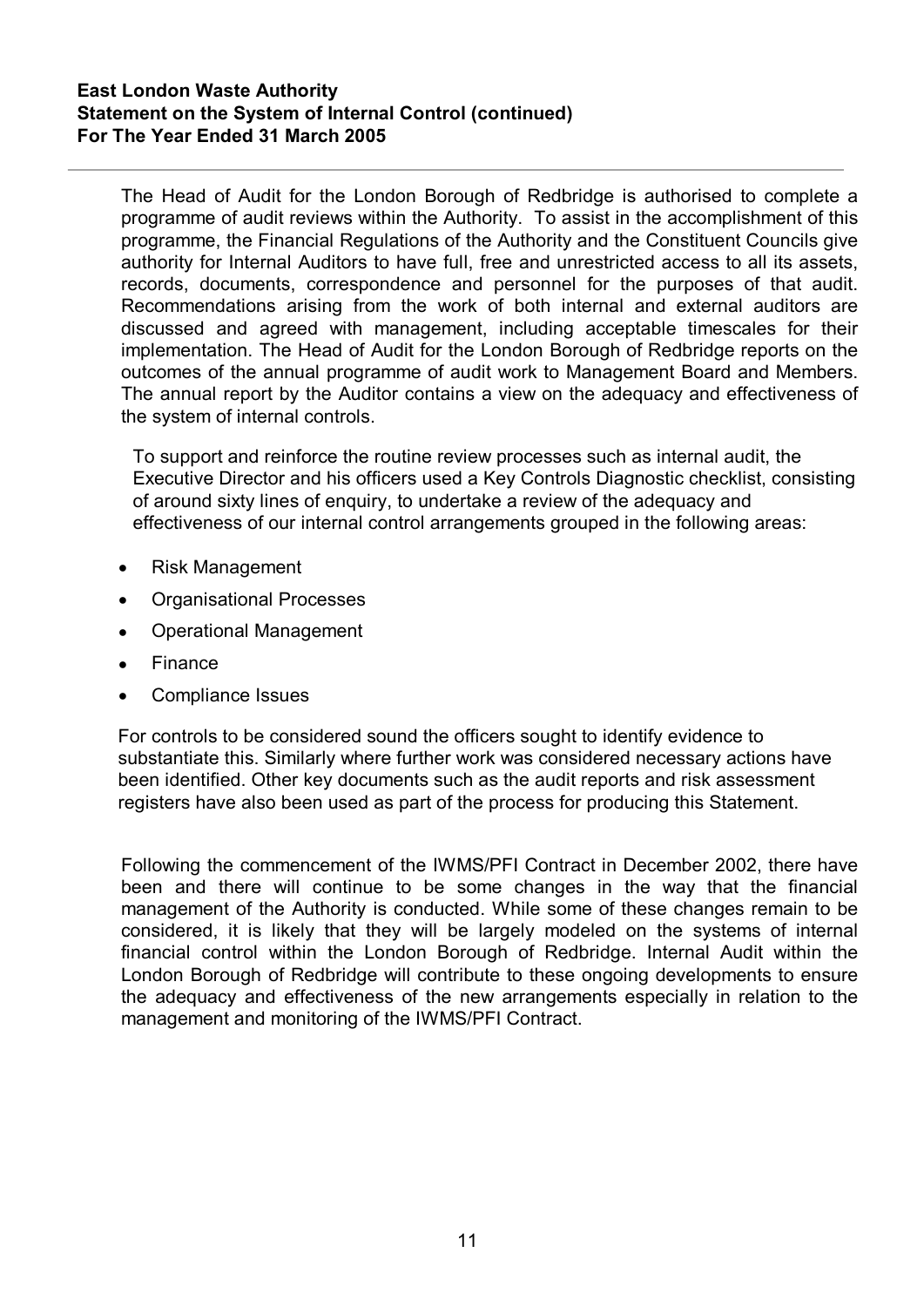#### **7. Improvements during the year**

During the year we have strengthened our strategic review process and achieved significantly higher operational performances and stayed well within the budget. The Authority and the IWMS/PFI project continues to be a focus of considerable national attention and ELWA and Shanks have hosted a number of visits including representatives from other Authorities, the Environment Agency, the Office of Government Commerce and the Department of the Environment.

In the period covered by this Statement, improvements have also been made to the Authority's arrangements in respect of previously identified areas for improvement. For example, on risk management and financial accounting significant progress has been made including training being provided to officers supported by appropriate guidance. In addition, progress has also been made in compiling operational risk registers and action plans for managing the identified risks in respect of the closed landfill sites. The Authority's Risk Register has also been reviewed.

#### **8. Statement of Internal Control**

We have been advised on the implications of the review of the effectiveness of internal control, and plan to address weaknesses and ensure continuous improvement of the system is in place.

Based upon the review of the effectiveness of internal control the areas of weakness below have been identified. In our opinion, these are not significant and do not have a material impact upon the figures presented in the Statement of Accounts. These areas are being addressed and will be kept under review over the next few years. There is also an appropriate mechanism in place to identify areas of weakness within specific services and to take corrective action, through implementation of recommended actions from Internal and External Audit reports, Best Value Improvement Plans and Performance Management arrangements.

There are no major areas of internal control weakness. However, minor areas requiring review include the monitoring of complaints and the formalisation of risk management processes.

Councillor Milton McKenzie **Example 20 Figure 10** Robert Whiteman Chair Chair **Chair** Managing Director<br>
Date: 17<sup>th</sup> October 2005 **Managing Director** Date: 17<sup>th</sup> Octobe

#### **M. McKENZIE R. WHITEMAN**

Date: 17<sup>th</sup> October 2005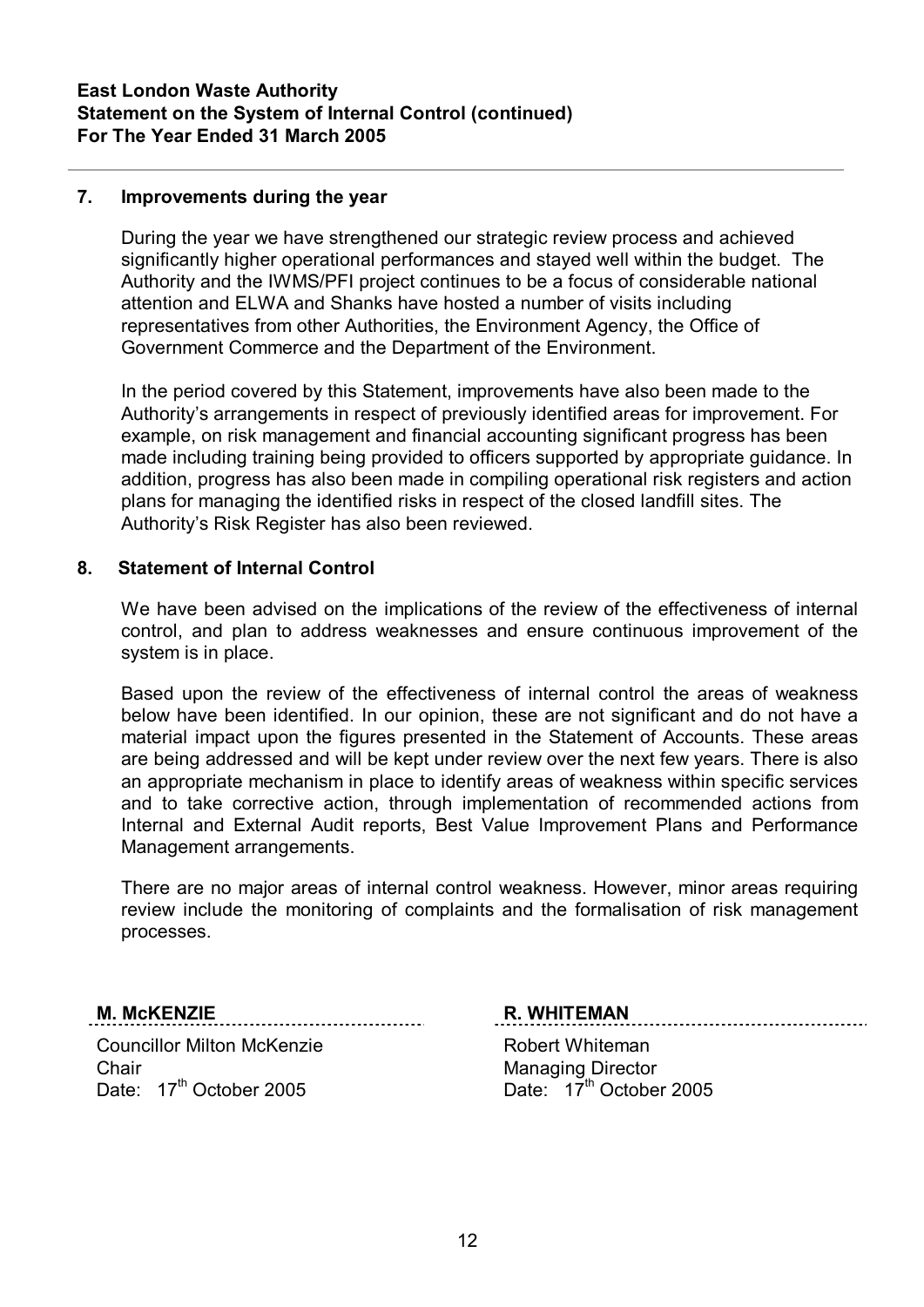# **Independent Auditors' report to East London Waste Authority**

We have audited the statement of accounts on pages 15 to 31 which have been prepared in accordance with the accounting policies applicable to local authorities as set out on pages 15 to 17.

This report is made solely to East London Waste Authority in accordance with Part II of the Audit Commission Act 1998 and for no other purpose, as set out in paragraph 54 of the Statement of Responsibilities of Auditors and of Audited Bodies, prepared by the Audit Commission.

# **Respective Responsibilities of the Finance Director and Auditor**

As described on page 4, the Finance Director is responsible for the preparation of the statement of accounts in accordance with the Statement of Recommended Practice on Local Authority Accounting in the United Kingdom 2004. Our responsibilities, as independent auditors, are established by statute, the Code of Audit Practice issued by the Audit Commission and our profession's ethical guidance.

We report to you our opinion as to whether the statement of accounts present fairly the financial position of the Authority and its income and expenditure for the year.

We review whether the statement on internal control on pages 5 to 12 reflects compliance with CIPFA's guidance 'The Statement on Internal Control in Local Government: Meeting the Requirements of the Accounts and Audit Regulations 2003' published on 2 April 2004. We report if it does not comply with proper practices specified by CIPFA or if the statement is misleading or inconsistent with other information we are aware of from our audit of the statement of accounts. We are not required to consider whether the statement on internal control covers all risks and controls, or to form an opinion on the effectiveness of the Authority's corporate governance procedures or its risk and control procedures. Our review was not performed for any purpose connected with any specific transaction and should not be relied upon for any such purpose.

We read the other information published with the statement of accounts and consider the implications for our report if we become aware of any apparent misstatements or material inconsistencies with the statement of accounts.

# **Basis of Audit Opinion**

We conducted our audit in accordance with the Audit Commission Act 1998 and the Code of Audit Practice issued by the Audit Commission, which requires compliance with relevant auditing standards issued by the Auditing Practices Board.

An audit includes examination, on a test basis, of evidence relevant to the amounts and disclosures in the statement of accounts. It also includes an assessment of the significant estimates and judgements made by the Authority in the preparation of the statement of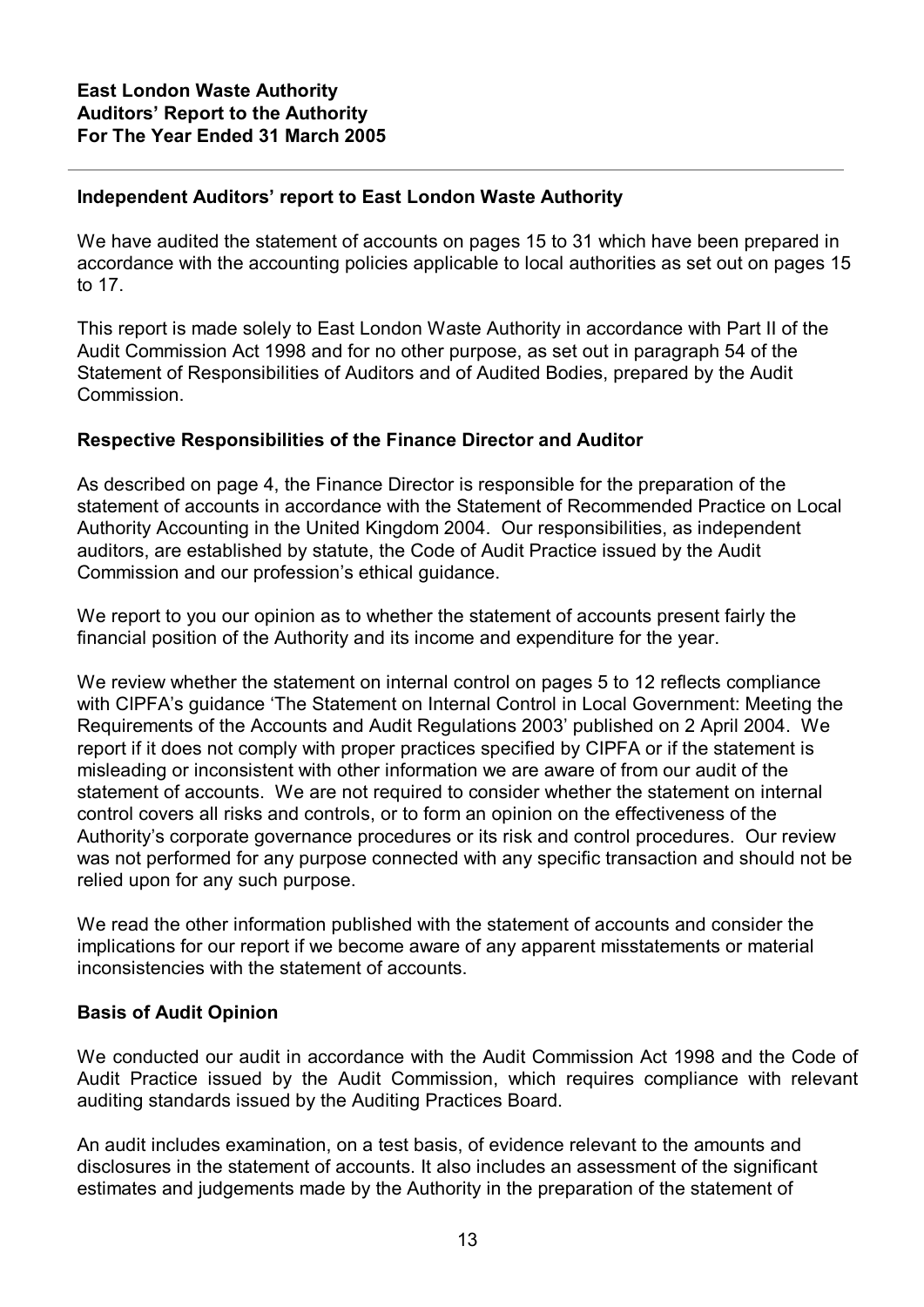## **East London Waste Authority Auditors' Report to the Authority (continued) For The Year Ended 31 March 2005**

accounts, and of whether the accounting policies are appropriate to the Authority's circumstances, consistently applied and adequately disclosed.

We planned and performed our audit so as to obtain all the information and explanations which we considered necessary in order to provide us with sufficient evidence to give reasonable assurance that the statement of accounts are free from material misstatement, whether caused by fraud or other irregularity or error. In forming our opinion, we evaluated the overall adequacy of the presentation of the information in the statement of accounts.

# **Opinion**

In our opinion, the statement of accounts presents fairly the financial position of East London Waste Authority as at 31 March 2005 and its income and expenditure for the year then ended.

# **Certificate**

We certify that we have completed the audit of the accounts in accordance with the requirements of the Audit Commission Act 1998 and the Code of Audit Practice issued by the Audit Commission.

Signature: **S. MARTIN CONSUMING CONSUMINGLY CONSUMINGLY Date: 31 October 2005** 

**Sharon Martin Audit Manager** Audit Commission  $1<sup>st</sup>$  Floor Millbank Tower Millbank LONDON SW1P 4HQ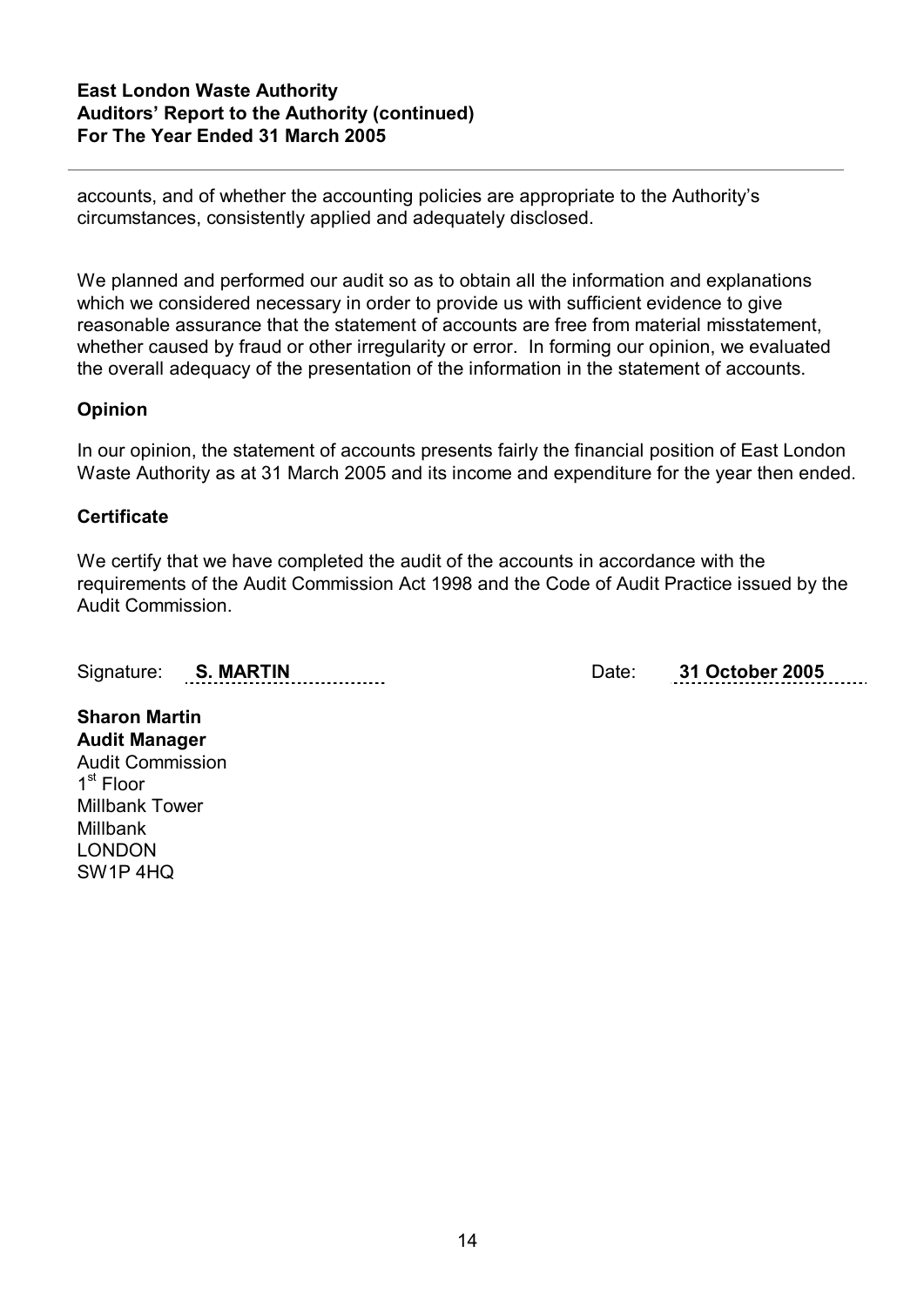#### **1 General Principles**

The accounts have been prepared in accordance with the Code of Practice on Local Authority Accounting (2004) issued by the Chartered Institute of Public Finance and Accountancy (CIPFA) on the application of Statements of Standard Accounting Practice (SSAPs) and Financial Reporting Standards (FRSs). In addition, the accounts follow the Accounts and Audit Regulations 2003 under the Local Government Finance Act 1982 and the Local Government Housing Act 1989 that defines proper practices to be observed.

#### **2 Accruals Basis Of Accounting**

The Accounts have been prepared on the normal accruals basis whereby debtors and creditors are included in the balance sheet in respect of goods supplied and services rendered but not paid for at the 31 March.

#### **3 Fixed Assets**

All expenditure on the acquisition, creation or enhancement of fixed assets is capitalised on an accruals basis in the accounts. Expenditure on fixed assets is capitalised provided that the fixed asset yields benefits to the Authority and the service it provides, for a period of more than one year. This excludes expenditure on routine repairs and maintenance of fixed assets which is charged direct to the revenue account.

Fixed assets are valued on the basis recommended by CIPFA and in accordance with the Statements of Asset Valuation Principles and Guidance Notes issued by the Royal Institution of Chartered Surveyors (RICS). Fixed assets are classified into the groupings required by the 2000 Code of Practice on Local Authority Accounting. Land, operational properties and other operational assets are included in the balance sheet at the lower of net current replacement cost and net realisable value.

Surpluses arising on the initial valuation of fixed assets have been credited to the Fixed Asset Restatement Account. Subsequent re-valuations of fixed assets are planned at five yearly intervals, although material changes to assets valuations will be adjusted in the interim period, as they occur.

Assets acquired under finance leases are capitalised in the Authority's Accounts, together with the liability to pay future rentals.

In 2002/03, under the terms of the IWMS/PFI Contract, ELWA transferred its operational land, buildings and fixed plant (via a 25 year lease) and its mobile plant for nil consideration to ELWA Limited. The leased assets will revert to the Authority at nil cost at the end of the Contract. On the grounds of prudence, Directors have assumed no residual value for these assets at the end of the 25-year Contract term. Consequently, the full net book value of these fixed assets was written-off against both the Fixed Asset Restatement and Capital Financing Accounts. As a result, the fixed assets are shown at  $Enil$  as at 31<sup>st</sup> March 2004 and 2005.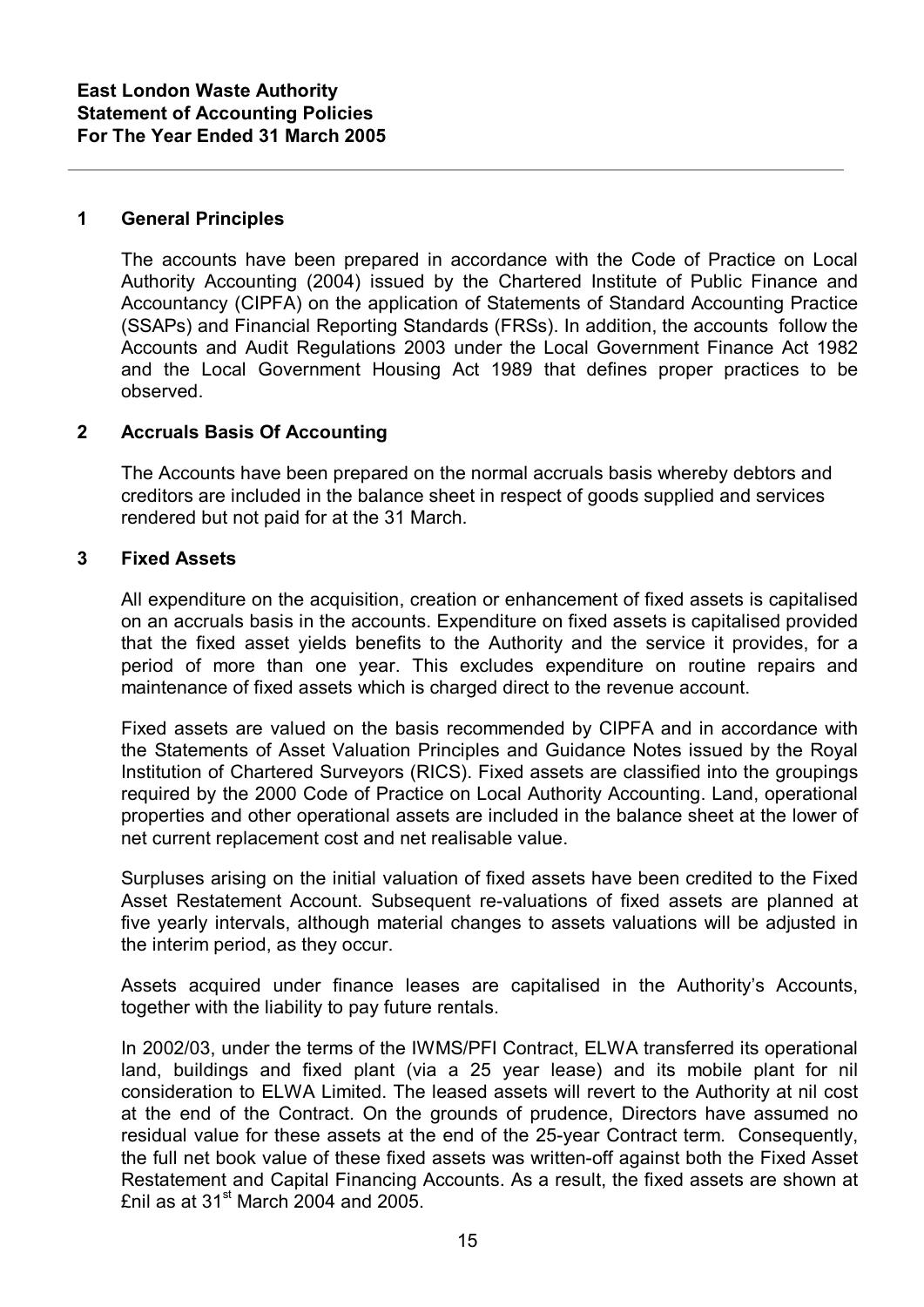# **East London Waste Authority Statement of Accounting Policies (continued) For the Year Ended 31 March 2005**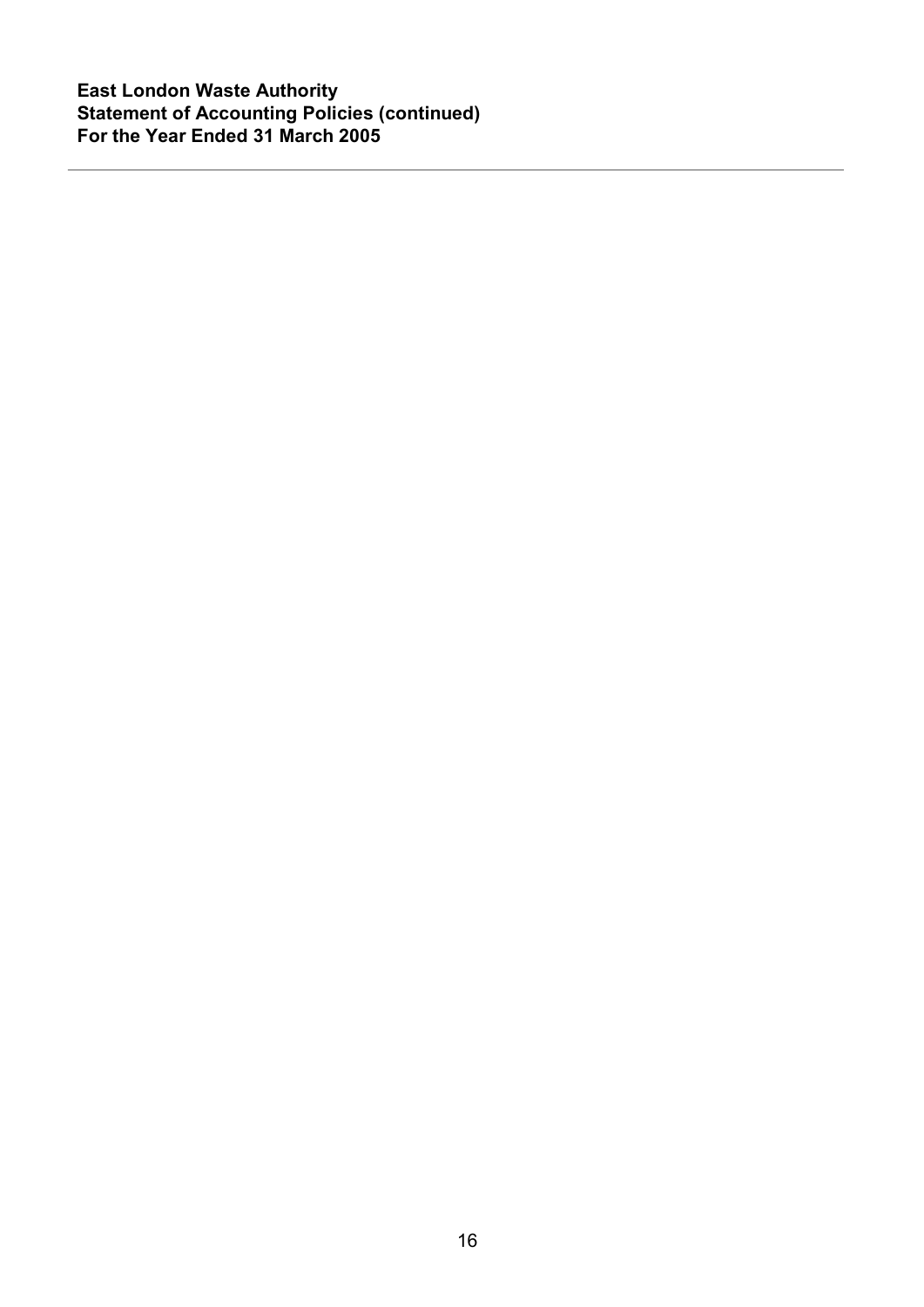#### **East London Waste Authority Statement of Accounting Policies (continued) For the Year Ended 31 March 2005**

#### **4 Charges to Revenue**

External interest payable (charged on an accruals basis) and the provision for depreciation are charged to the Asset Management Revenue Account (AMRA), which is also credited with capital charges charged to services. Capital charges therefore have a neutral impact on the Levy amounts required to be raised from Constituent Councils. There were no capital charges for the year ended  $31<sup>st</sup>$  March 2005 as the value of fixed assets was £Nil as at  $31<sup>st</sup>$  March 2004 and 2005.

Amounts set aside from revenue for the repayment of external loans to finance capital expenditure or as transfers to other reserves are disclosed separately as appropriations on the face of the Revenue Account, below net operating expenditure.

#### **5 Value Added Tax**

All expenditure and income figures in the Accounts are stated exclusive of Value Added Tax.

#### **6 Reserves**

- a) A Capital Reserve exists primarily to enable expenditure to be financed without the need to borrow or use capital receipts.
- b) The PFI Contract Reserve has been set-up in pursuance of the Authority's agreed policy to match income and expenditure in respect of the IWMS/PFI Contract. The reserve will ensure a smoother levy profile by avoiding exceptional levy increases especially in years when, under the terms of the IWMS/PFI Contract, the cost is expected to be subject to significant stepped increases to meet higher recycling and recovery targets.
- c) The Fixed Asset Restatement Account is a non-cash backed reserve, which represents principally the balance of the surplus or deficit arising on the periodic revaluation of fixed assets and the writing-off of the net book value of fixed assets disposed.
- d) The Capital Financing Account is a non-cash backed reserve, which represents amounts set aside from revenue resources and capital receipts to finance expenditure on fixed assets and also for the repayment of external loans and certain other capital financing transactions.
- e) Other Reserves have been established to finance future expenditure.

#### **7 Capital Receipts And Provision For Credit Liabilities**

The Local Government and Housing Act 1989 specifies the proportion of capital receipts that are available to finance capital expenditure (usable part of receipts) and that amount that must be used to repay debt (reserved part of receipts). Reserved capital receipts are included in the Capital Financing Account.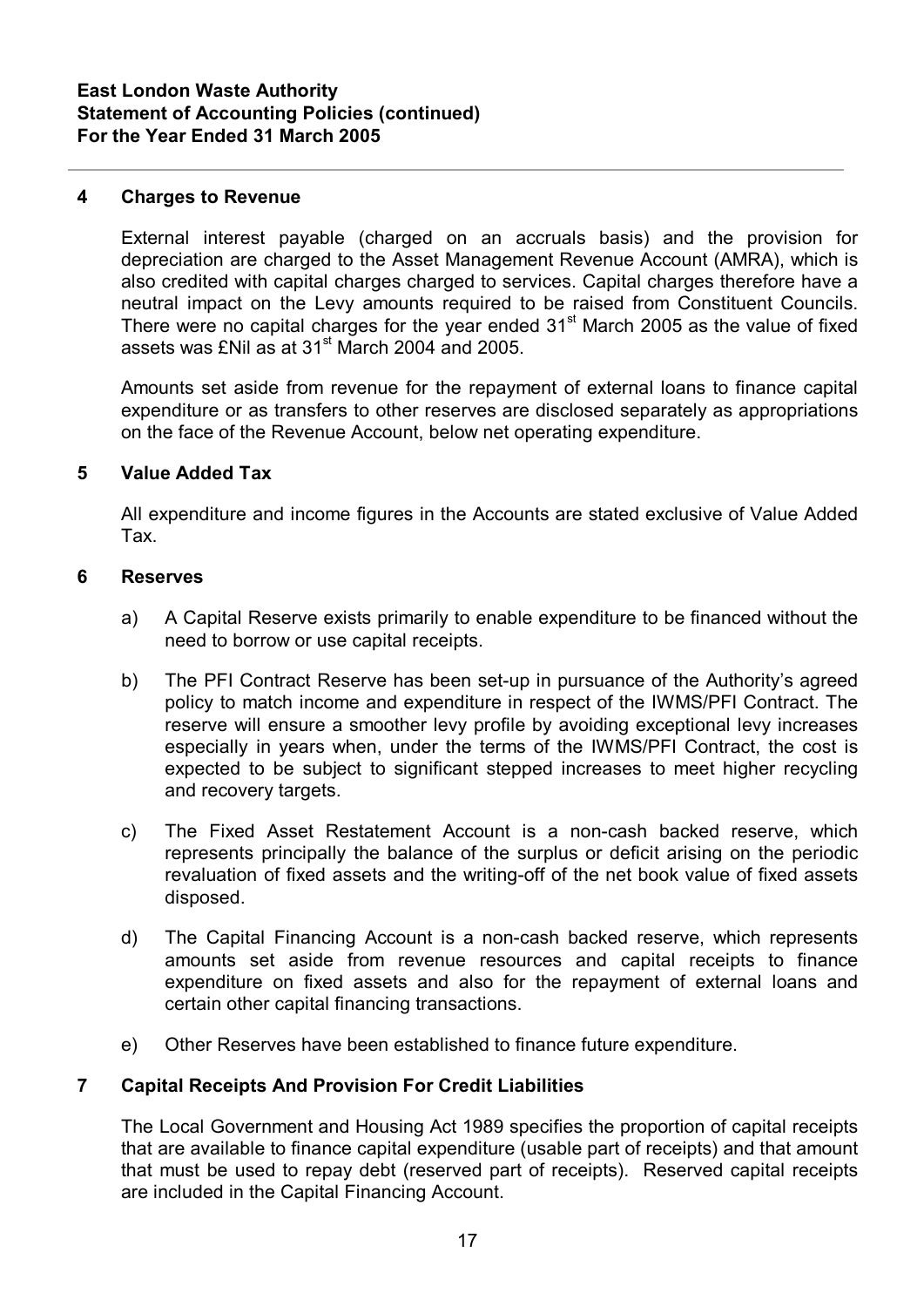# **8 Stocks**

The Authority holds no stocks or work in progress. The cost of all materials is charged to the Revenue Account when they are purchased.

#### **9 Redemption Of Debt**

ELWA's loan fund is administered by the London Borough of Redbridge on behalf of ELWA. The Local Government and Housing Act 1989 requires the principal element of capital financing charges to be shown as Provision for Credit Liabilities until the time external debt is repaid. The Authority has provided for the Minimum Revenue Provision that must be made under the Local Government and Housing Act 1989.

#### **10 Support Service Costs**

The costs of the Authority's Support Functions (e.g. salaries, other expenses and accommodation) are fully allocated over services.

#### **11 Financial Relationship Between The Authority And Constituent Councils**

The Authority's day to day operations are run on an agency basis utilising resources from the London Boroughs of Barking & Dagenham, Havering, Newham and Redbridge. Upto 31<sup>st</sup> March 2004 detailed financial transactions were carried out at Borough level with reimbursement being provided mid-quarter against the Levy instalments from the four Councils. However, with effect from  $1<sup>st</sup>$  April 2004, the Authority centralised its financial and accounting arrangements and operated its own independent systems. Consequently, the levels and composition of the year end Debtors and Creditors balances are different due to the above changes and timing differences in the receipts and payments of cash.

#### **12 Deferred Consideration**

This represents the notional deferred consideration from the transfer of fixed assets to ELWA Limited as part of the IWMS/PFI Contract. This will be written-off to the Capital Financing Reserve via the Revenue Account over the 25 year Contract period on a straight-line basis.

## **13 Government Grants and Contributions**

Government Grants and other contributions are accounted for on an accruals basis and recognised in the accounting statements when the conditions for their receipt have been complied with and there is reasonable assurance that the grant or contribution will be received.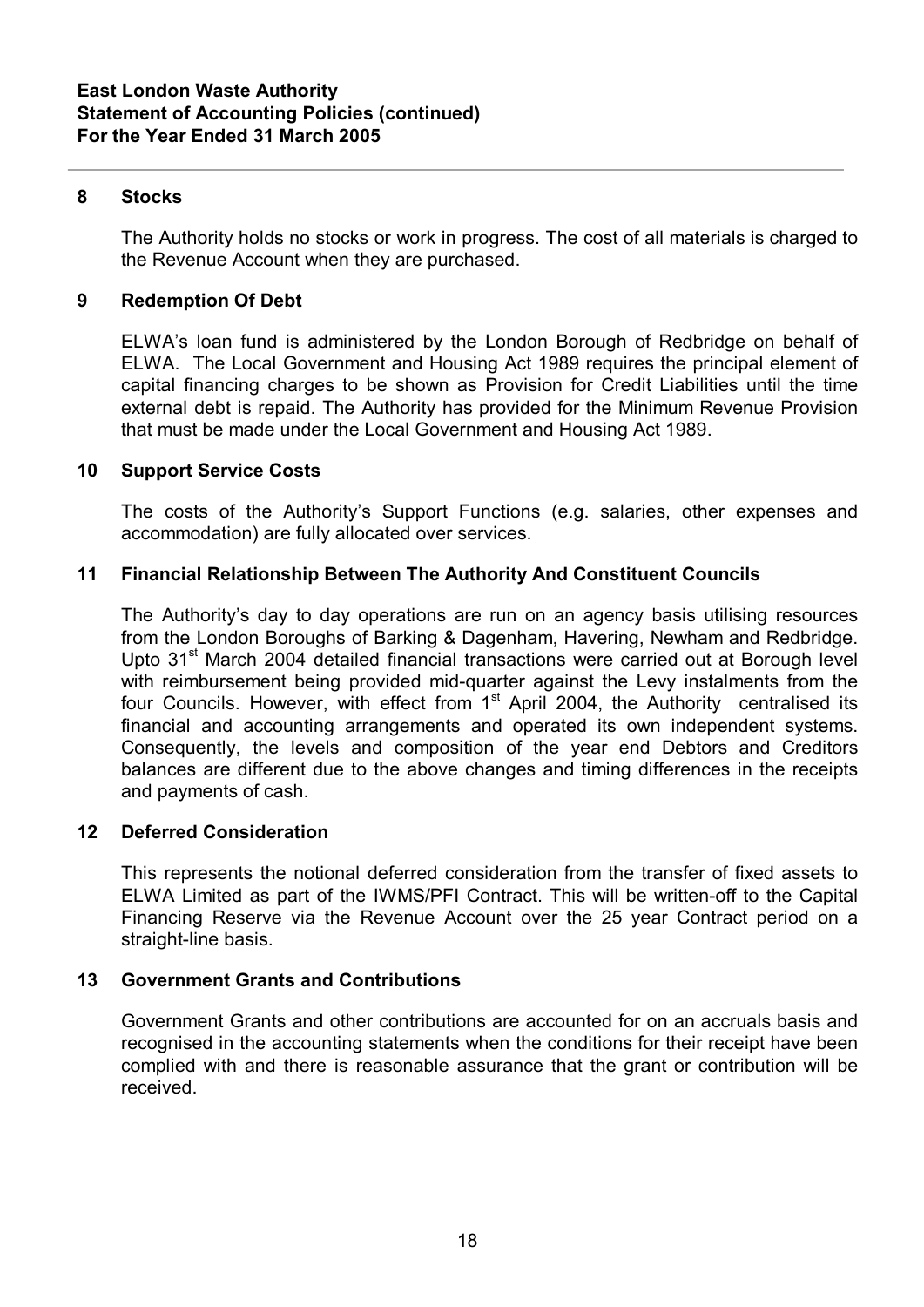The Balance Sheet reflects the Authority's position at the end of the year for all activities and services.

|                                              |             | 2005     |          | 2004 |         |          |  |
|----------------------------------------------|-------------|----------|----------|------|---------|----------|--|
|                                              | <b>Note</b> | £'000    | £'000    |      | £'000   | £'000    |  |
| <b>Fixed Assets</b>                          |             |          |          |      |         |          |  |
| <b>Operational Assets</b>                    | 8,11        |          |          |      |         |          |  |
| <b>Deferred Consideration</b>                | 12          |          | 7,666    |      |         | 8,003    |  |
| <b>Total Long Term Assets</b>                |             |          | 7,666    |      |         | 8,003    |  |
| <b>Current Assets</b>                        |             |          |          |      |         |          |  |
| <b>Debtors</b>                               | 13          | 3,226    |          |      | 3,998   |          |  |
| Cash at Bank                                 | 22          | 16,199   |          |      | 8,105   |          |  |
|                                              |             | 19,425   |          |      | 12,103  |          |  |
| <b>Current Liabilities</b>                   |             |          |          |      |         |          |  |
| Creditors                                    | 14          | (3, 471) |          |      | (4,067) |          |  |
|                                              |             | (3, 471) |          |      | (4,067) |          |  |
| <b>Net Current Assets</b>                    |             |          | 15,954   |      |         | 8,036    |  |
| <b>Total Assets less Current Liabilities</b> |             |          | 23,620   |      |         | 16,039   |  |
| Long Term Borrowing                          | 15,23       |          | (2, 273) |      |         | (2, 273) |  |
| <b>Total Assets less Liabilities</b>         |             |          | 21,347   |      |         | 13,766   |  |
| <b>Fixed Asset Restatement Account</b>       | 16          |          |          |      |         |          |  |
| <b>Capital Financing Account</b>             | 17          |          | 5,939    |      |         | 6,181    |  |
| <b>Capital Reserve</b>                       | 19          |          | 400      |      |         | 400      |  |
| <b>PFI Contract Reserve</b>                  | 18          |          | 7,894    |      |         | 2,766    |  |
| Revenue Balance                              |             |          | 7,114    |      |         | 4,419    |  |
| <b>Total Equity</b>                          |             |          | 21,347   |      |         | 13,766   |  |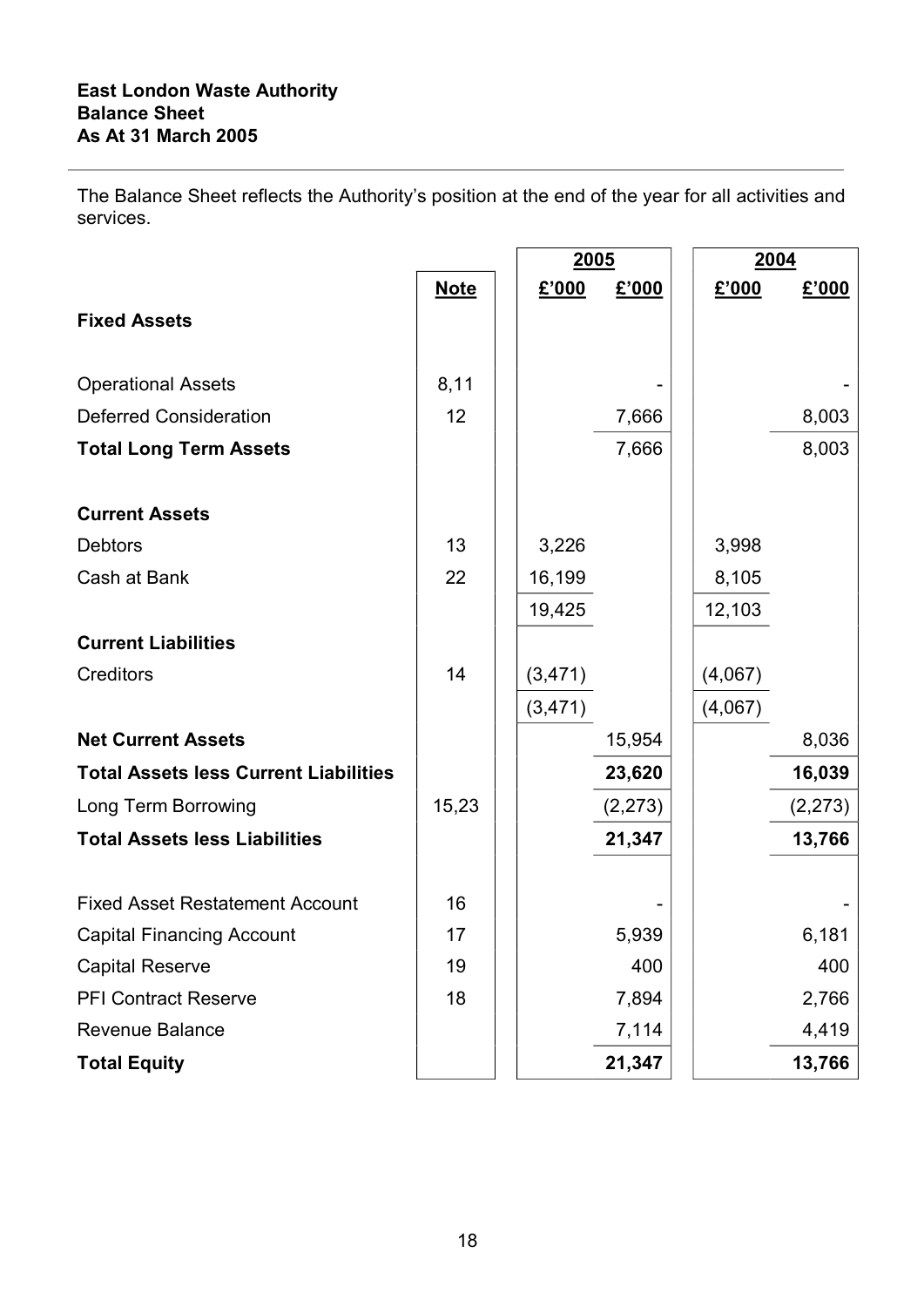The Revenue Account shows the final outturn expenditure and income of the Authority's services for the year.

|                                                     |                | 2004/05 | 2003/04 |
|-----------------------------------------------------|----------------|---------|---------|
|                                                     | <b>Note</b>    | £'000   | £'000   |
| <b>Expenditure</b>                                  |                |         |         |
| <b>Employee and Support Services</b>                | 6              | 565     | 534     |
| <b>Premises Related Expenditure</b>                 |                | 209     | 39      |
| <b>Transport Related Expenditure</b>                |                | 11      | 17      |
| <b>Supplies and Services</b>                        | 1              | 27,111  | 25,817  |
| <b>Third Party Payments</b>                         |                | 1,063   | 1,246   |
|                                                     |                | 28,959  | 27,653  |
| <b>Less: Income</b>                                 |                |         |         |
| <b>Commercial Waste Charges</b>                     |                | 2,692   | 2,190   |
| <b>PFI</b> Grant                                    |                | 5,128   | 5,342   |
| Other Income                                        |                | 11      | 34      |
|                                                     |                | 7,831   | 7,566   |
| <b>Net Cost of Services</b>                         |                | 21,128  | 20,087  |
| Net Expenditure on the AMRA                         | $\overline{2}$ | 217     | 221     |
| Interest and Investment Income                      |                | (511)   | (41)    |
| <b>Net Operating Expenditure</b>                    |                | 20,834  | 20.267  |
| <b>Appropriations</b>                               |                |         |         |
| <b>Contributions from Capital Financing Account</b> |                | (242)   | (238)   |
| <b>Contribution to Capital Reserve</b>              |                |         | 200     |
| <b>Contribution to PFI Contract Reserve</b>         |                | 5,128   | 2,554   |
| <b>Contributions from Revenue Reserve</b>           |                | (1,000) |         |
| Amount to be met from the Levy                      |                | 24,720  | 22,783  |
| Income from the Levy                                |                | 28,415  | 27,078  |
| Surplus for the year                                |                | 3,695   | 4,295   |
| <b>Revenue Balance</b>                              |                | £'000   |         |
| As at 1.4.2004                                      |                | 4,419   |         |
| Less: Transfer to Revenue Account                   |                | (1,000) |         |
| Add: Surplus for the year                           |                | 3,695   |         |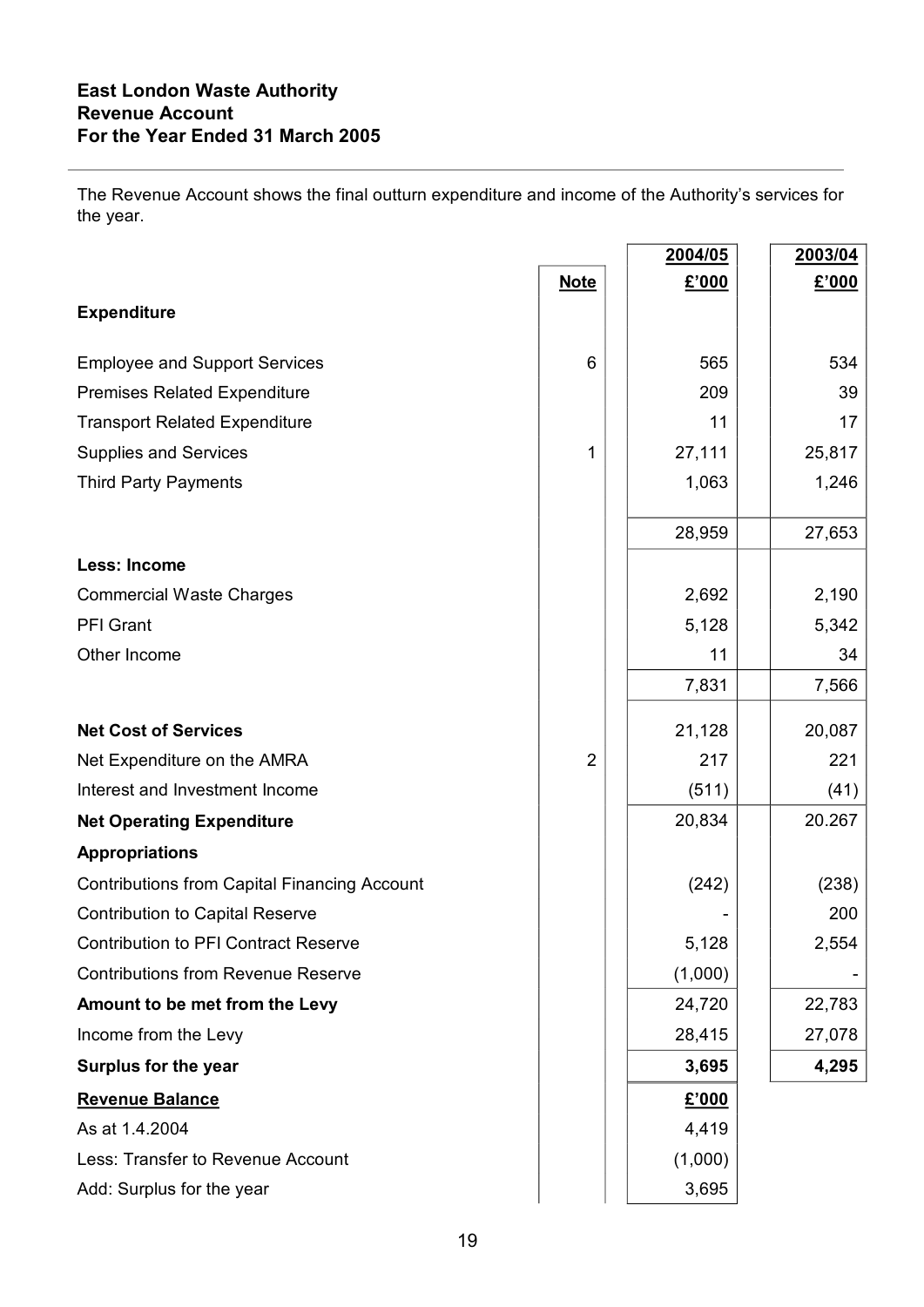# **East London Waste Authority Statement of Accounting Policies (continued) For the Year Ended 31 March 2005**

As at 31.3.2005 **7,114**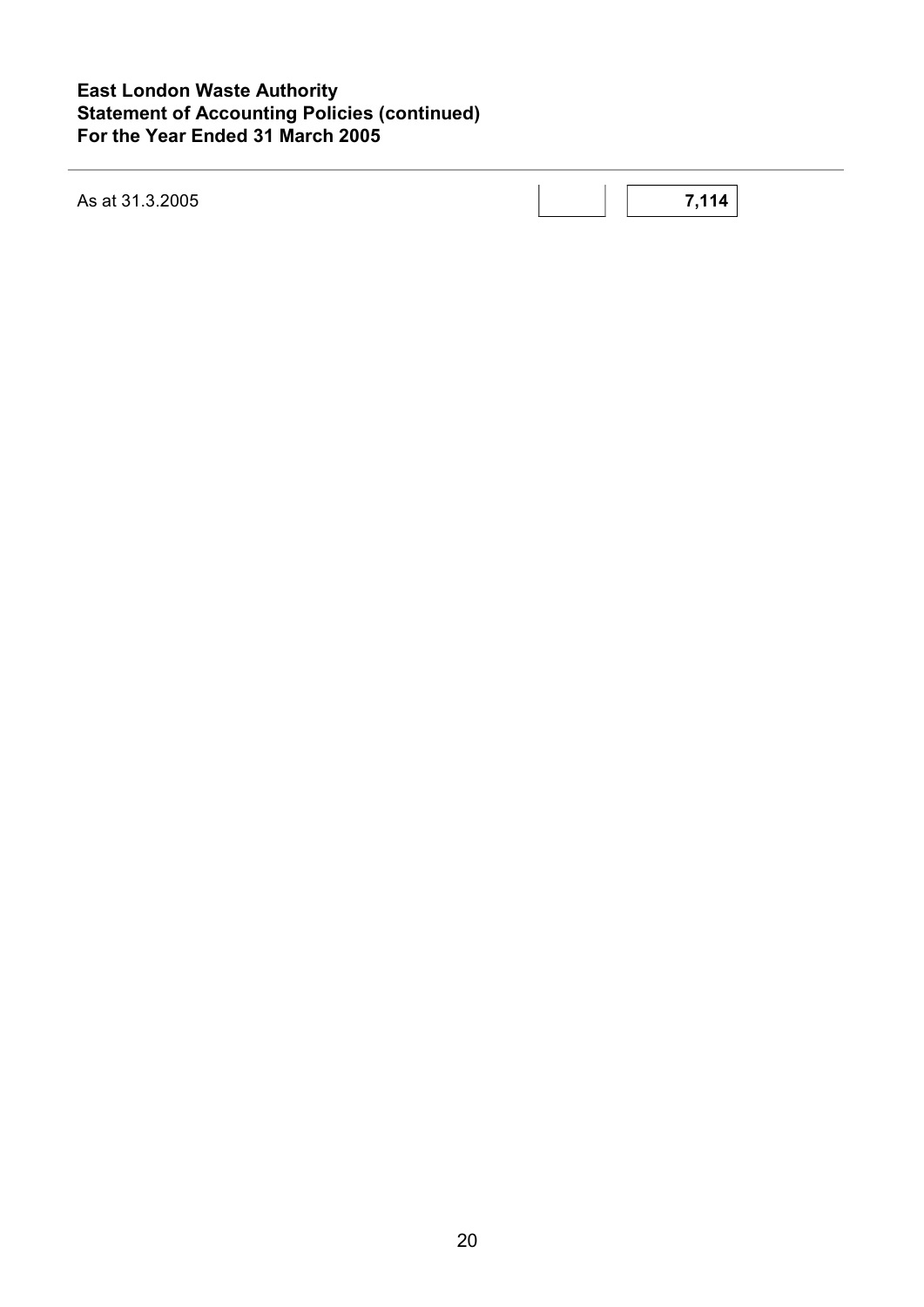The Cash Flow Statement summarises the inflows and outflows of cash arising from transactions with third parties for revenue and capital purposes.

|                                                       |                | 2004/05 | 2003/04 |
|-------------------------------------------------------|----------------|---------|---------|
|                                                       | <b>Note</b>    | £'000   | £'000   |
| <b>Revenue Activities</b>                             |                |         |         |
| <b>Cash Outflows</b>                                  |                |         |         |
| Cash Paid to and on behalf of Employees               | 6              | 399     |         |
| <b>Other Operating Costs</b>                          |                | 27,550  | 27,242  |
|                                                       |                | 27,949  | 27,242  |
| Cash Inflows                                          |                |         |         |
| <b>Precept Receipts</b>                               |                | 28,415  | 27,078  |
| <b>Other Government Grants</b>                        | $\overline{7}$ | 6,463   | 4,007   |
| Cash Received for Goods & Services                    |                | 1,382   | 2,415   |
|                                                       |                | 36,260  | 33,500  |
| <b>Revenue Activities Net Cash Inflow</b>             | 21             | 8,311   | 6,258   |
| <b>Returns on Investment and Servicing of Finance</b> |                |         |         |
| <b>Cash Outflows</b>                                  |                |         |         |
| Loan Interest Paid                                    | $\overline{2}$ | (217)   | (221)   |
| Cash Inflows                                          |                |         |         |
| <b>Interest Received</b>                              |                |         | 41      |
| Net Inflow before Financing                           |                | 8,094   | 6,078   |
| <b>Financing</b>                                      |                |         |         |
| <b>Cash Outflows</b>                                  |                |         |         |
| Repayments of amounts borrowed                        | 23             |         | (97)    |
| <b>Increase in Cash</b>                               | 22             | 8,094   | 5,981   |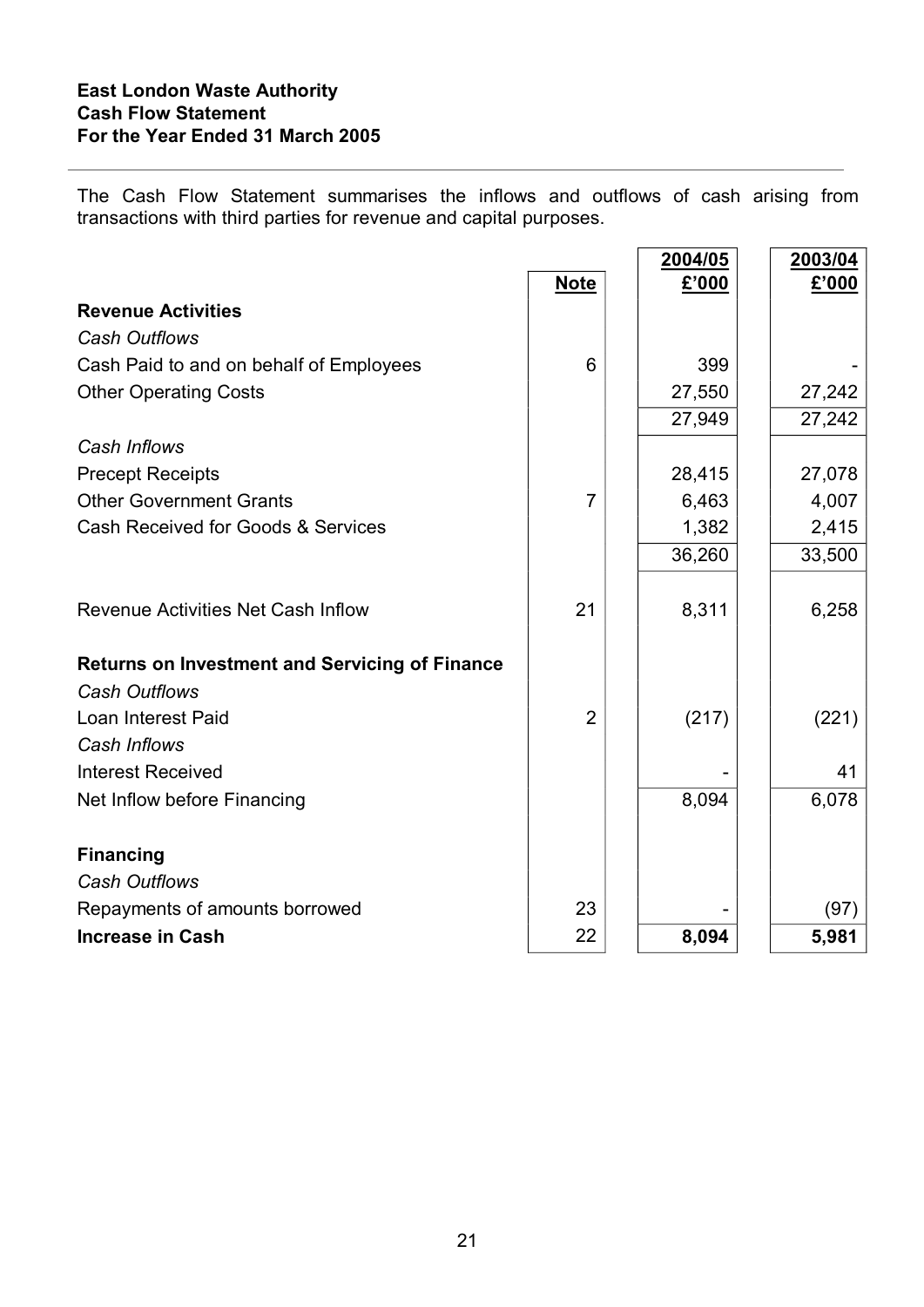#### **East London Waste Authority Statement of Total Movements in Reserves For the Year Ended 31 March 2005**

This Statement brings together all the recognised gains and losses of the Authority during the financial year. The Statement separates the movements between revenue and capital reserves.

|                                      |                                                                    | <b>CAPITAL</b>                                |                           | <b>REVENUE</b>                                  |                                                 |              |  |
|--------------------------------------|--------------------------------------------------------------------|-----------------------------------------------|---------------------------|-------------------------------------------------|-------------------------------------------------|--------------|--|
|                                      | <b>Fixed</b><br>Asset<br><b>Restate-</b><br>ment<br><b>Account</b> | Capital<br><b>Financing</b><br><b>Account</b> | Capital<br><b>Reserve</b> | <b>PFI</b><br><b>Contract</b><br><b>Reserve</b> | <b>Revenu</b><br>$\mathbf{e}$<br><b>Reserve</b> | <b>Total</b> |  |
|                                      | £'000                                                              | £'000                                         | £'000                     | £'000                                           | £'000                                           | £'000        |  |
| Balance at 1.4.2004                  |                                                                    | 6,181                                         | 400                       | 2,766                                           | 4,419                                           | 13,766       |  |
| Contribution from<br>Revenue Account |                                                                    |                                               |                           | 5,128                                           |                                                 | 5,128        |  |
| Net surplus for year                 |                                                                    |                                               | -                         | -                                               | 3,695                                           | 3,695        |  |
| Contributions to Revenue<br>Account  |                                                                    | (242)                                         | -                         | ۰                                               | (1,000)                                         | (1,242)      |  |
| <b>Balance at 31.3.2005</b>          |                                                                    | 5,939                                         | 400                       | 7,894                                           | 7,114                                           | 21,347       |  |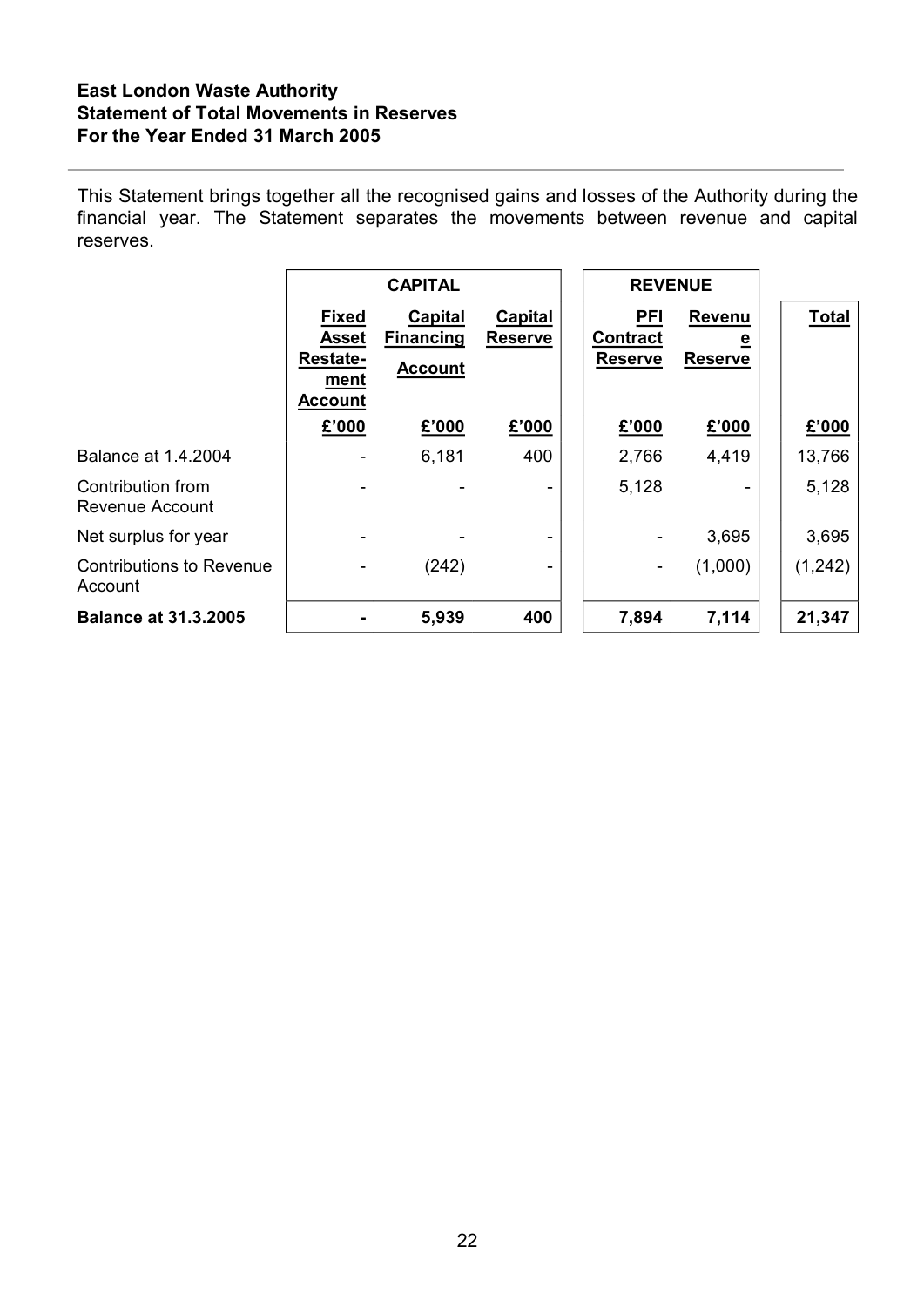#### **1 Revenue Account**

The Supplies and Services expenditure includes the following:

|                                      | £'000 | £'000 |  |
|--------------------------------------|-------|-------|--|
| Auditor fees – Audit of Accounts     | 28    | 28    |  |
| Auditor fees - Audit of Grant Claims | -     |       |  |

# **2 Transactions on the Asset Management Revenue Account**

The Asset Management Revenue Account is credited with notional charges made to services for the capital employed in the delivery of services. It is debited with actual capital financing costs incurred during the year. The balance on the account is then transferred back to the Revenue Account to ensure that the notional charges for capital do not impact on the level of the Levy.

|                                                | 2005<br>£'000 | 2004<br>£'000 |  |
|------------------------------------------------|---------------|---------------|--|
| <b>Income</b>                                  |               |               |  |
| <b>Capital Charges</b>                         |               |               |  |
| <b>Expenditure</b>                             |               |               |  |
| Provision for depreciation                     |               |               |  |
| External interest charges                      | 217           | 221           |  |
| <b>Balance to Consolidated Revenue Account</b> | 217           | 221           |  |

#### **3 Minimum Revenue Provision**

The Local Government and Housing Act 1989 requires the Authority to charge the Revenue Account a minimum revenue provision (MRP) for the repayment of external loans. The provision is shown under the Appropriation Account in the Revenue Account. The details of the MRP for 2004/05 are shown below:

|                                               | £'000 | £'000 |  |
|-----------------------------------------------|-------|-------|--|
| Non-housing (4% of Credit Ceiling)            | 95    | 99    |  |
| Amount charged as depreciation                |       |       |  |
| Adjustment to Revenue Account - Appropriation | 95    | 99    |  |
|                                               |       |       |  |

| <u>2005</u> | 2004  |
|-------------|-------|
| £'000       | £'000 |
| 95          | 99    |
|             |       |
| 95          | 99    |
| 95          | 99    |

**2005 2004**

# **4 Leasing**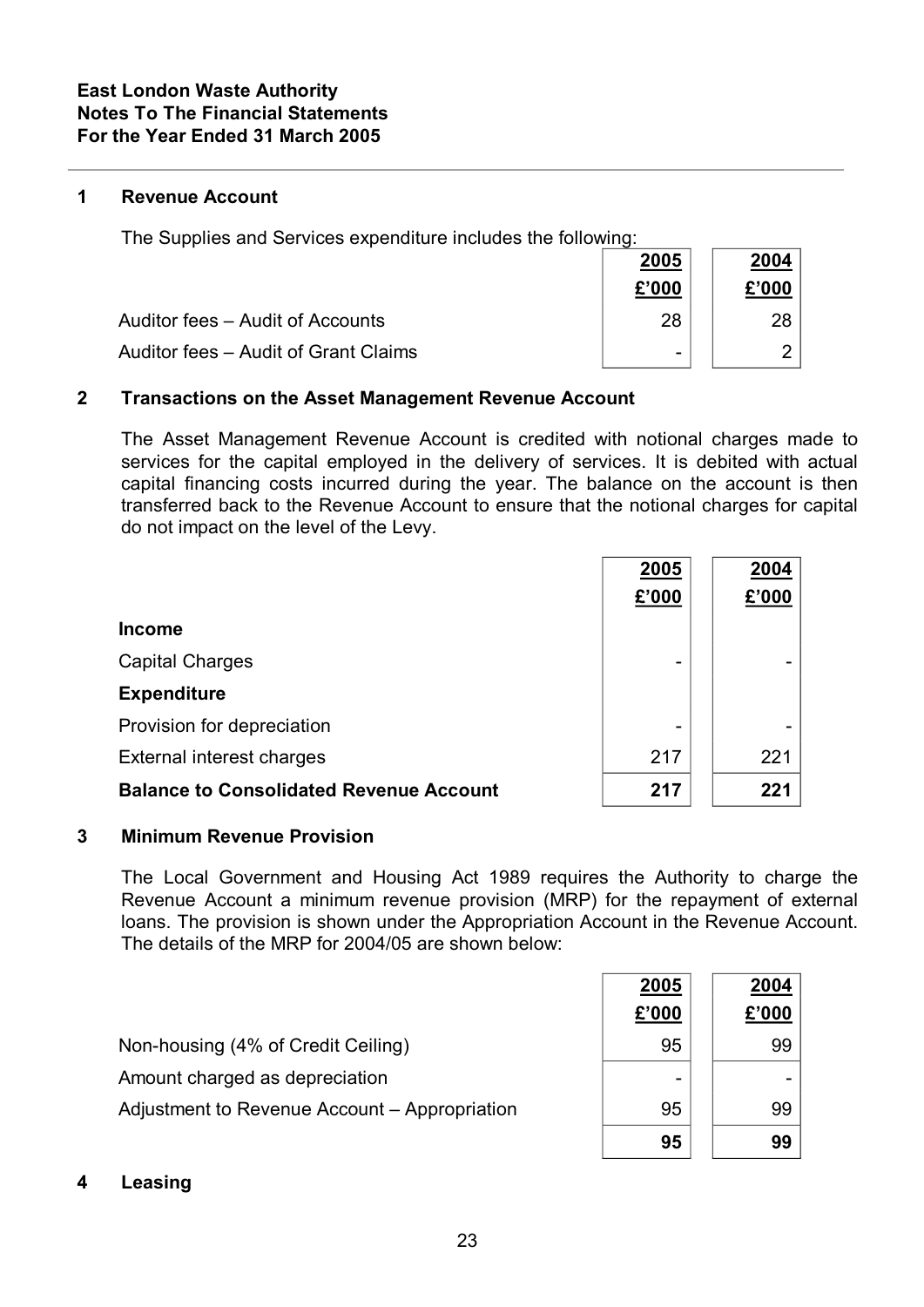# **East London Waste Authority Statement of Accounting Policies (continued) For the Year Ended 31 March 2005**

No new finance leases were entered into during 2004/05 (2003/04: None).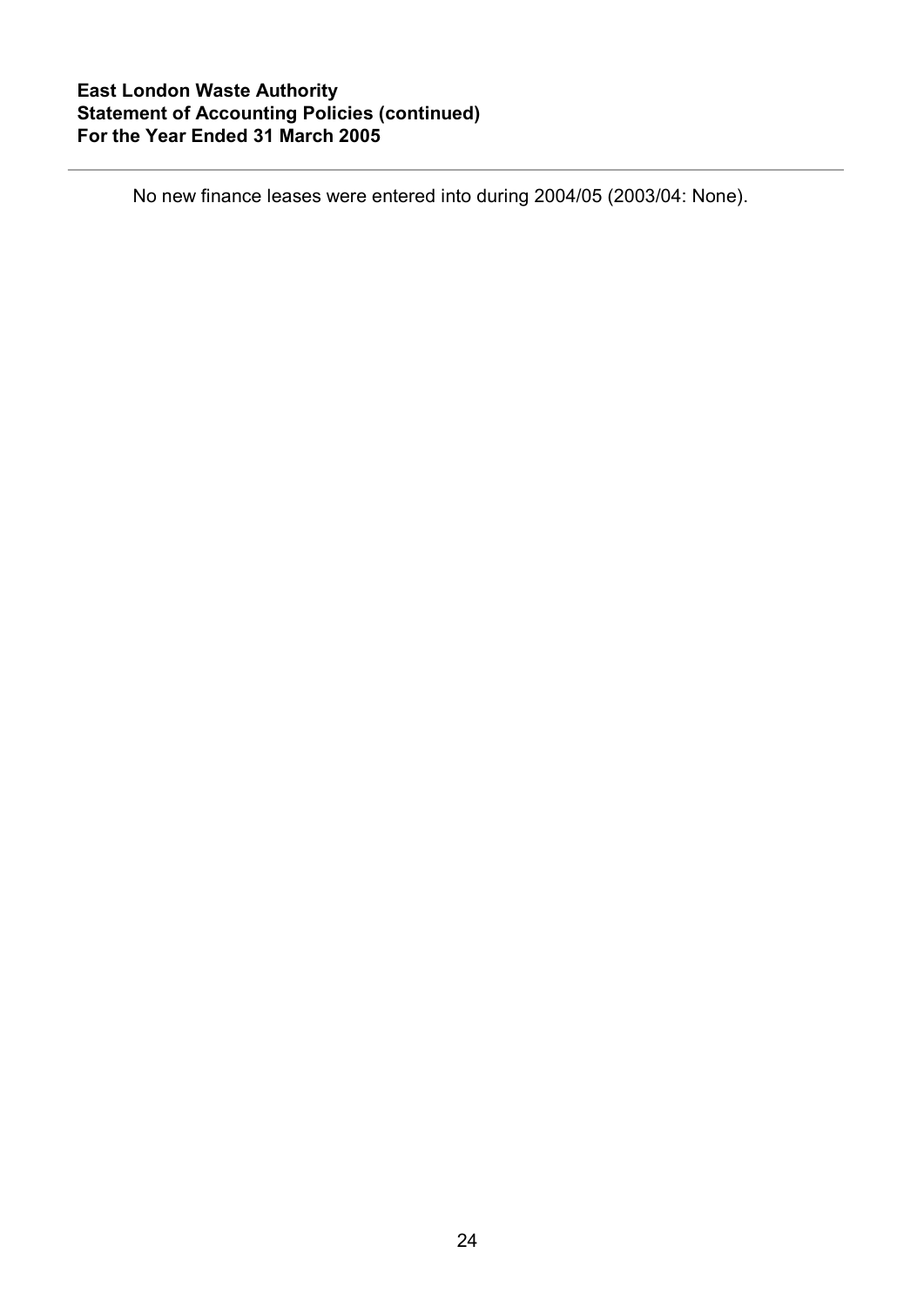# **5 Publicity Account**

Under Section 5(1) of the Local Government Act 1986, Authorities are required to account separately for publicity. The details of relevant expenditure included in the Revenue Account are as follows:

Promotions, Publications and Advertising

| <u>2005</u> | 2004  |
|-------------|-------|
| £'000       | £'000 |
| 11          | 35    |

#### **6 Officers' Emoluments**

The Authority itself does not have any employees. The four Constituent Boroughs, as agents of the Authority, employ all staff working on the Authority's activities. The number of such full-time, seconded employees whose remuneration, excluding pension contributions, was £40,000 or more, in bands of £10,000 were:

|                    | 2005<br><b>Number</b>    | 2004<br><b>Number</b> |
|--------------------|--------------------------|-----------------------|
| £40,000 to £49,999 | $\overline{\phantom{0}}$ | -                     |
| £50,000 to £59,999 |                          | -                     |
| £60,000 to £69,999 |                          |                       |

#### **7 Analysis of Other Government Grants**

The Cash Flow Statement includes the following Other Government Grants:

|                  | 2005  | 2004  |  |
|------------------|-------|-------|--|
|                  | £'000 | £'000 |  |
| <b>PFI Grant</b> | 6,463 | 4,007 |  |
|                  | 6,463 | 4,007 |  |

#### **8 Movement in Fixed Assets**

In 2002/03, under the terms of the IWMS/PFI Contract, ELWA transferred its land, buildings and fixed plant (via a 25 year lease), and its mobile plant for nil consideration to ELWA Limited. The leased assets will revert to the Authority at nil cost at the end of the Contract. On the grounds of prudence, Directors have assumed no residual value for these assets at the end of the 25-year Contract term. Consequently, the full net book value of these fixed assets was been written-off against both the Fixed Asset Restatement and Capital Financing Accounts. As a result, the fixed assets are shown at  $F$ nil as at 31 $\mathrm{^{st}}$  March 2004 and 2005.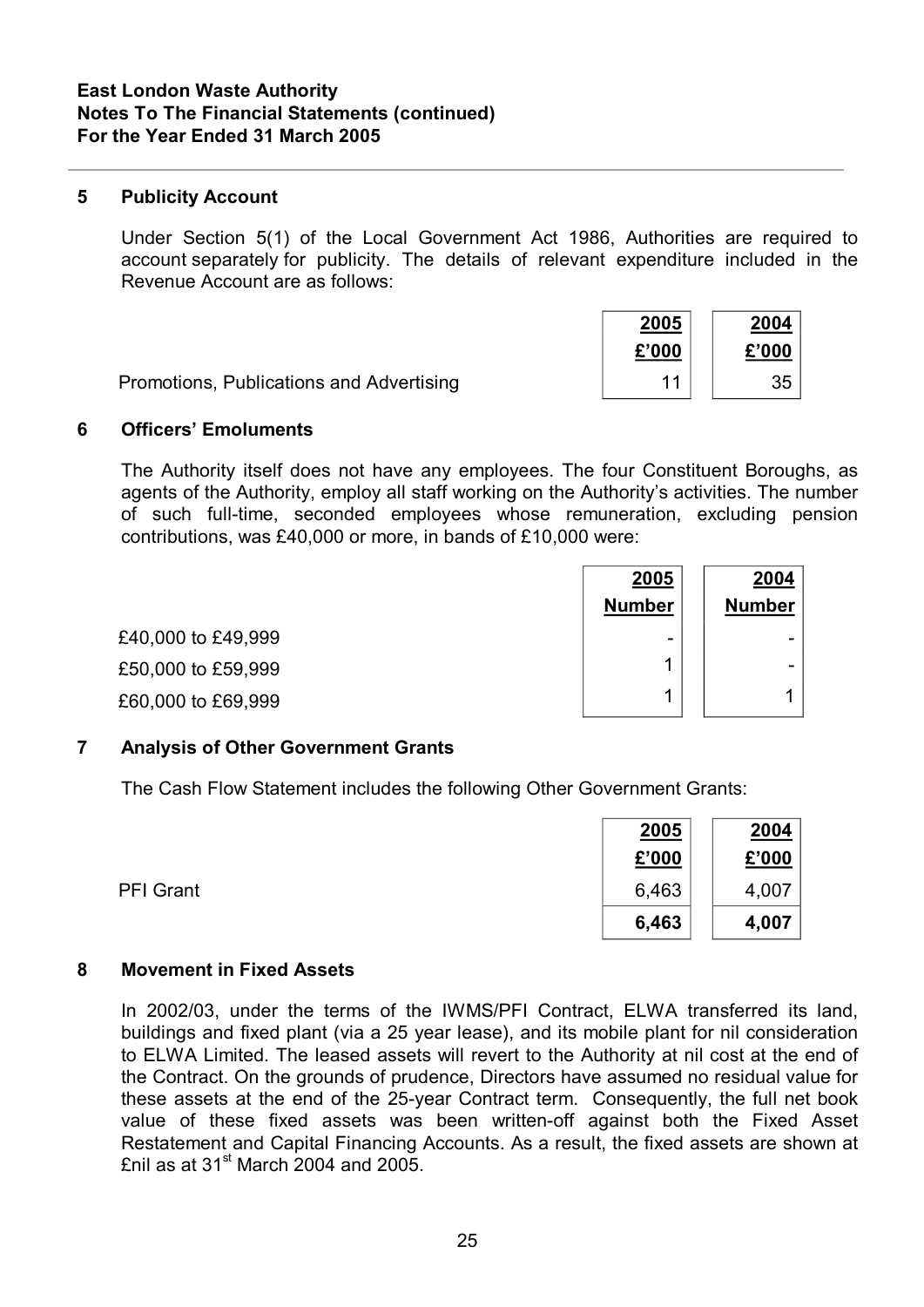# **9 Fixed Asset Valuation**

- a) All the Authority's assets, except its Landfill sites, are valued on the bases of open market value for the existing use and/or depreciated replacement cost on the assumption that the properties will continue in the occupation of the Authority for the foreseeable future, having regard to the prospect and viability of the continuance of occupation. The Directors are of the opinion that the Authority's Landfill sites have a  $Enil$  value in accordance with professional advice received from its appointed Consultants and on the grounds of prudence.
- b) In 2002/03, under the terms of the IWMS/PFI Contract, ELWA transferred its land, buildings and fixed plant (via a 25 year lease), and its mobile plant for nil consideration to ELWA Limited. The leased assets will revert to the Authority at nil cost at the end of the Contract. On the grounds of prudence, Directors have assumed no residual value for these assets at the end of the 25-year Contract term. Consequently, the full net book value of these fixed assets was been writtenoff against both the Fixed Asset Restatement and Capital Financing Accounts. As a result, the fixed assets are shown at  $Enil$  as at  $31<sup>st</sup>$  March 2004 and 2005.

#### **10 Financing of New Capital Expenditure**

No new capital expenditure was incurred by the Authority during the years ended 31 March 2004 and 2005.

#### **11 Investments**

a) The Authority owns 1,500,000 £1 shares partly paid (0.1p per share) in Aveley Methane Limited, whose principal activity is the utilisation of landfill gas including electricity generation under the Government's Non Fossil Fuel Obligation. Aveley Methane Ltd is regarded by the Authority as an authorised company for the purposes of the Local Authority (Companies) Order 1995. The investment was transferred at nil value to the Authority as successor from the Greater London Council. This shareholding represents a holding of almost 50% of the total share capital of Aveley Methane Limited and the Authority would be required to meet any request for uncalled share capital that Aveley Methane Limited might make. The Authority's interest in Aveley Methane Limited is an important part of the management of its closed landfill site at Aveley 1.

|                                      | 2005  | 2004  |  |
|--------------------------------------|-------|-------|--|
|                                      | £'000 | £'000 |  |
| Loan repayable in more than one year | 93    | 93    |  |
| Less: Provision against loan         | (93)  | (93)  |  |
|                                      | -     |       |  |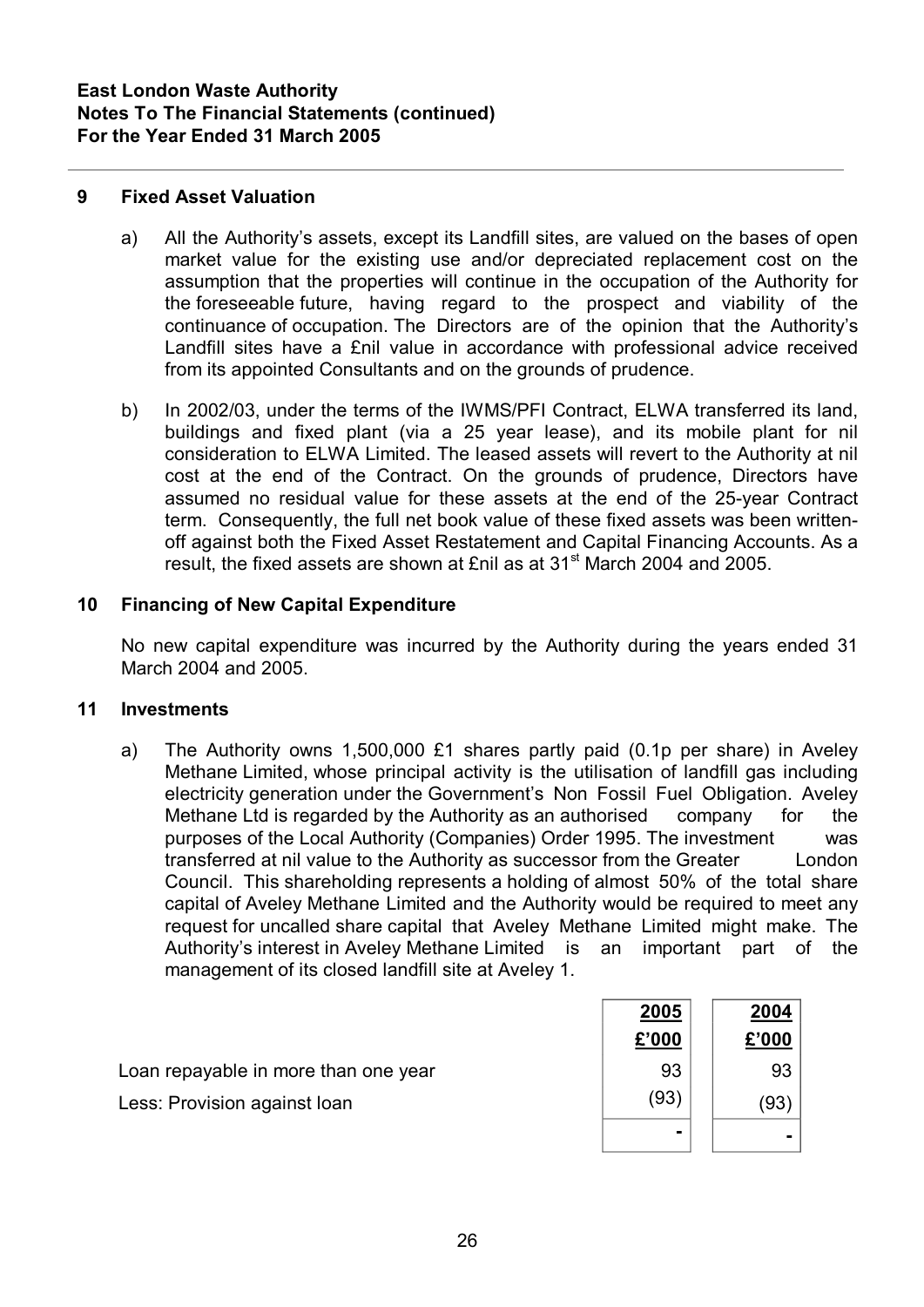#### **11 Investments (continued)**

The net assets of Aveley Methane Limited as at 31 March 2005 were £93,659 (2003/04: Net Assets £87,785). The profit after taxation for the year ended 31 March 2005 was £5,874 (2003/04: Loss after taxation £14,281). These figures are based on unaudited draft management accounts.

Copies of the financial statements of Aveley Methane Limited can be obtained from Novera Energy Europe Limited, Mill Lane, Wingerworth, Chesterfield Derbyshire S42 6NG.

b) Until 23<sup>rd</sup> December 2002, the Authority owned 100% of the share capital of ELWA Limited, its Local Authority Waste Disposal Company (LAWDC). As part of the IWMS/PFI Contract, the Authority transferred all its equity shareholding to Shanks Waste Services Limited on 23<sup>rd</sup> December 2002. Following the transfer, the Authority owns 19 Class 'A' non-equity, voting shares in ELWA Limited with a nominal value of £0.01p each. ELWA Limited commenced trading on 24<sup>th</sup> December 2002 and its principal activity is the operation of waste disposal services for ELWA.

The net liabilities of ELWA Limited as at 31 March 2005 were £2,581,000 (2003/04: Net Liabilities £1,628,000). The loss after taxation for the year ended 31 March 2005 was £953,000 (2003/04: Loss after taxation £1,296,000). These figures are based on unaudited draft financial statements.

Copies of the financial statements of ELWA Limited can be obtained from Shanks Waste Services Limited, Dunedin House, Auckland Park, Mount Farm, Milton Keynes MK1 1BU.

c) In the opinion of the Directors, the investments in Aveley Methane Limited and ELWA Limited are not material interests for the purposes of Group Accounts as defined in the Code of Practice on Local Authority Accounting (2004) and therefore, there is no requirement to produce Group Accounts.

#### **12 Deferred Consideration**

Represents the notional deferred consideration of £8,424,000 for the transfer of fixed assets to ELWA Limited as part of the IWMS/PFI Contract. This amount was firstly written-off against the the total of the Fixed Asset Restatement Account and then the balance against the Capital Financing Account. This amount will be written-off to the Capital Financing Account via the Revenue Account over the Contract period on a straight-line basis.

|                                | 2005  | 2004  |  |
|--------------------------------|-------|-------|--|
|                                | £'000 | £'000 |  |
| Balance brought forward        | 8,003 | 8,340 |  |
| Amount written-off in the year | (337) | (337) |  |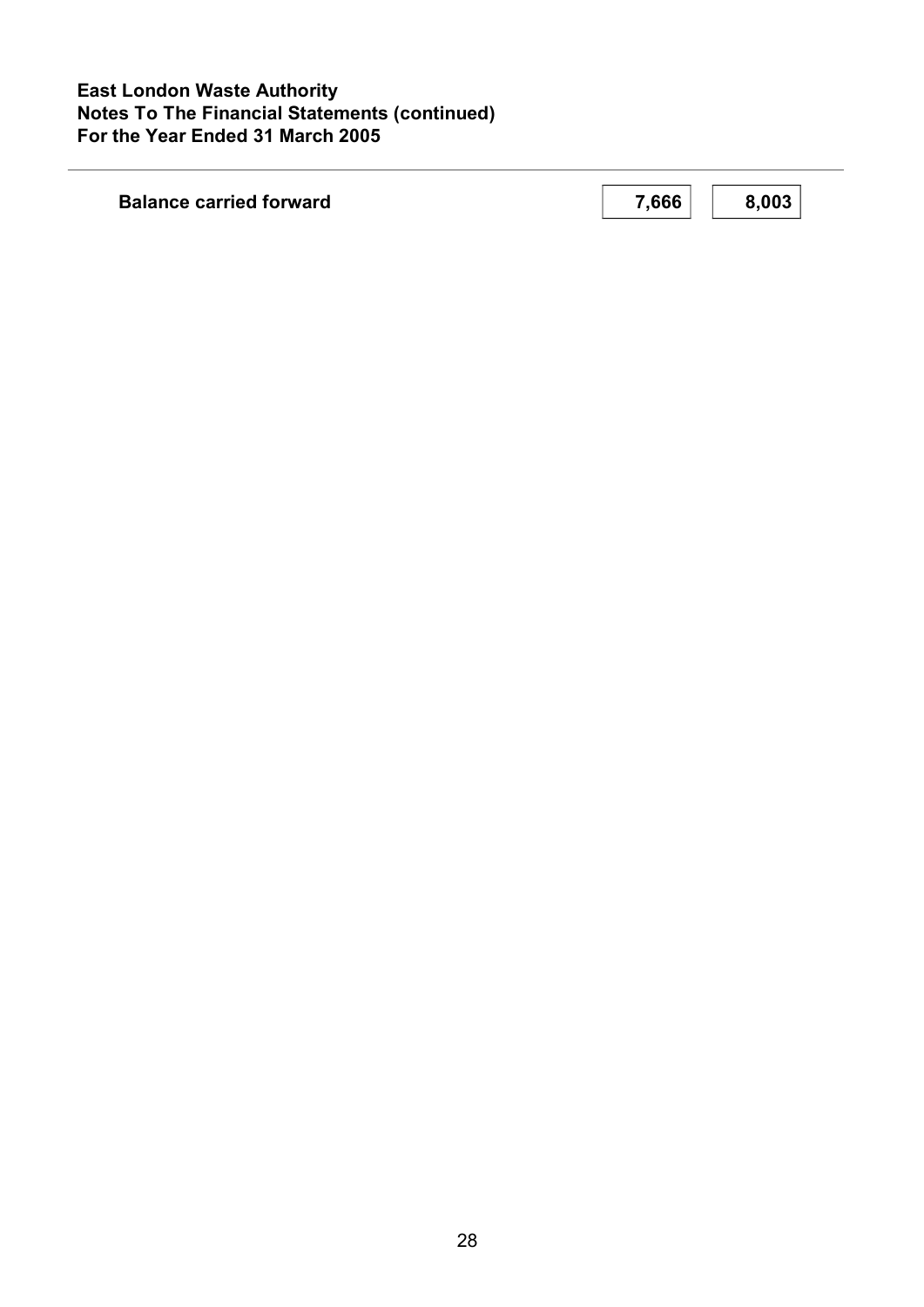# **13 Debtors**

|                                          | 2005  | 2004  |  |
|------------------------------------------|-------|-------|--|
|                                          | £'000 | £'000 |  |
| <b>Commercial Waste Charges</b>          | 1,535 |       |  |
| <b>VAT</b>                               | 644   | 708   |  |
| Amounts due from Constituent Councils    | 503   | 1,865 |  |
| <b>PFI</b> Grant                         |       | 1,335 |  |
| Payments in advance – Land Lease Rentals | 22    | 50    |  |
| <b>Bank Interest Receivable</b>          | 511   |       |  |
| <b>Sundry Debtors</b>                    | 11    | 40    |  |
|                                          |       | 3,998 |  |

With effect from 1<sup>st</sup> April 2004, the Authority has centralised its financial and accounting arrangements and has operated its own independent systems. Consequently, the levels and composition of the year end Debtors balances are different due to the above changes and timing differences in the receipts and payments of cash.

#### **14 Creditors**

|                                         | 2005<br>£'000 | 2004<br>£'000 |
|-----------------------------------------|---------------|---------------|
| Amounts due to Constituent Councils     | 23            |               |
| <b>IWMS/PFI Contract payment</b>        | 2,271         | 1,948         |
| Tonne Mileage payments                  | 706           | 510           |
| Disposal & Recycling Credit payments    | 18            | 381           |
| London Recycling Fund Grant payments    |               | 760           |
| Commercial Waste Charge refunds         |               | 225           |
| External Loan Interest payable          | 40            | 40            |
| <b>Employees &amp; Support Services</b> | 166           |               |
| <b>Sundry Creditors and Accruals</b>    | 247           | 203           |
|                                         | 3,471         | 4,067         |

With effect from 1<sup>st</sup> April 2004, the Authority has centralised its financial and accounting arrangements and has operated its own independent systems. Consequently, the levels and composition of the year end Creditors balances are different due to the above changes and timing differences in the receipts and payments of cash.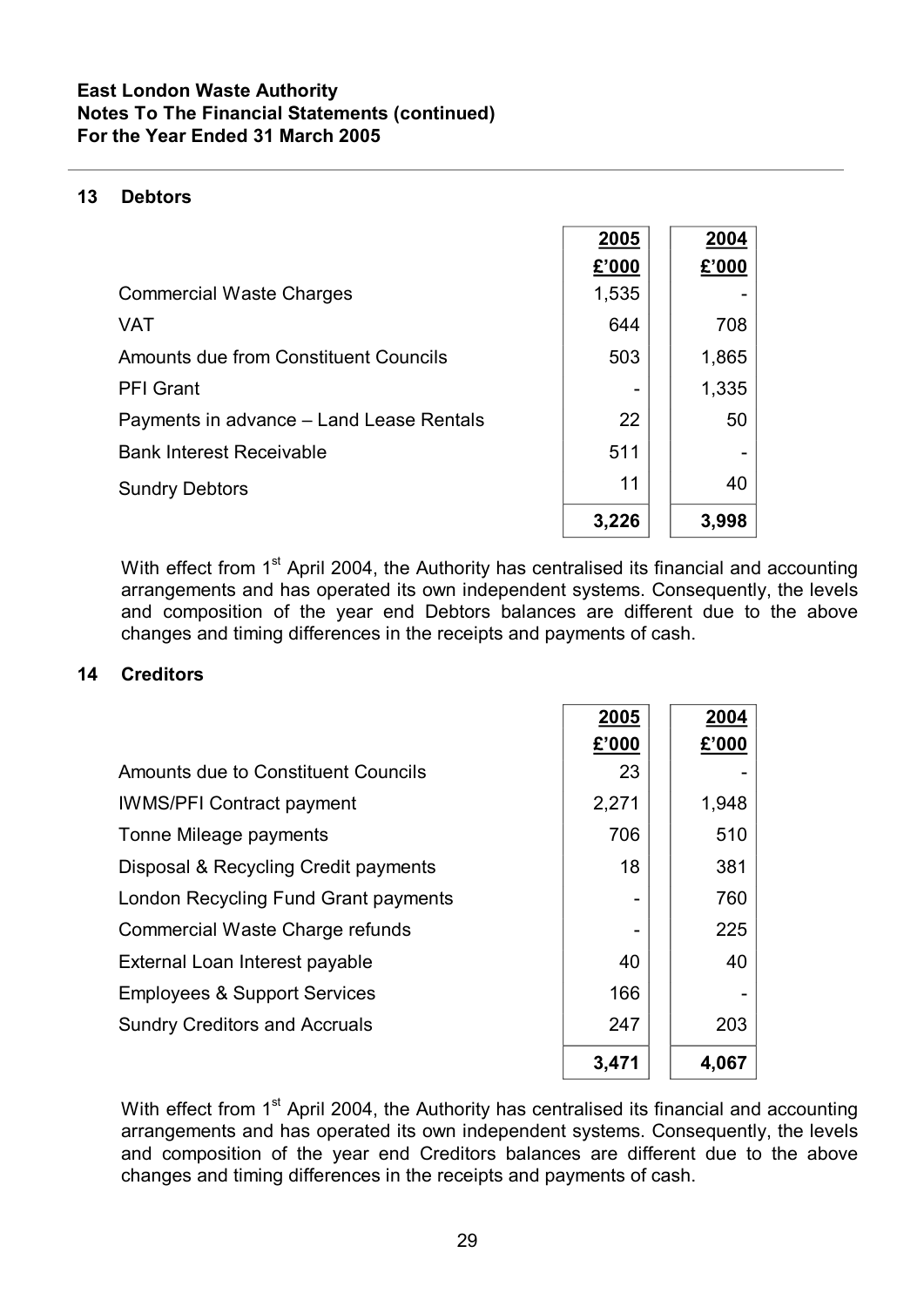# **15 Long Term Borrowing**

|                                                | 2005  | 2004  |
|------------------------------------------------|-------|-------|
|                                                | £'000 | £'000 |
| <b>Analysis of Long Term Loans by Maturity</b> |       |       |
| Maturing in:                                   |       |       |
| 1 - 2 years                                    | 129   | -     |
| $2 - 5$ years                                  | 534   | 663   |
| $5 - 10$ years                                 | 360   | 360   |
| More than 10 years                             | 1,250 | 1,250 |
|                                                | 2,273 | 2,273 |

All long-term loans are with the Public Works Loans Board. The range of average interest rates payable is between 8.13% to 10.00%.

#### **16 Fixed Asset Restatement Account**

The system of Capital Accounting introduced in 1994/95 required the establishment of the Fixed Asset Restatement Account. This Account is non-cash backed and therefore, is not available to finance expenditure. The balance as at  $31<sup>st</sup>$  March 2002 mainly represented the difference between the valuation of assets under the previous system of capital accounting prior to 1 April 1994 and the revaluation as at 1 April 1995 and the subsequent writing down of the net book value of assets as they are disposed of and with deficits or surpluses arising on periodic revaluations.

In 2002/03, under the terms of the IWMS/PFI Contract, ELWA transferred its land, buildings and fixed plant (via a 25 year lease), and its mobile plant for nil consideration to ELWA Limited. The leased assets will revert to the Authority at nil cost at the end of the Contract. On the grounds of prudence, Directors have assumed no residual value for these assets at the end of the 25-year Contract term. Consequently, the full net book value of these fixed assets was written-off against both the Fixed Asset Restatement and Capital Financing Accounts. The Statement of Total Movements in Reserves on page 21 shows an analysis of the movement in the year on this Account.

#### **17 Capital Financing Account**

The Capital Financing Account was established as part of the new system for capital accounting. The balance on this Account is non-cash backed and therefore, is not available to finance expenditure. This Account contains amounts, which are required by statute to be set aside from capital receipts for the repayment of external loans, the amount of capital expenditure financed from revenue and capital receipts and other capital financing transactions. It also contains the difference between the amount provided for depreciation and that required to be charged to revenue to repay the principal element of external loans.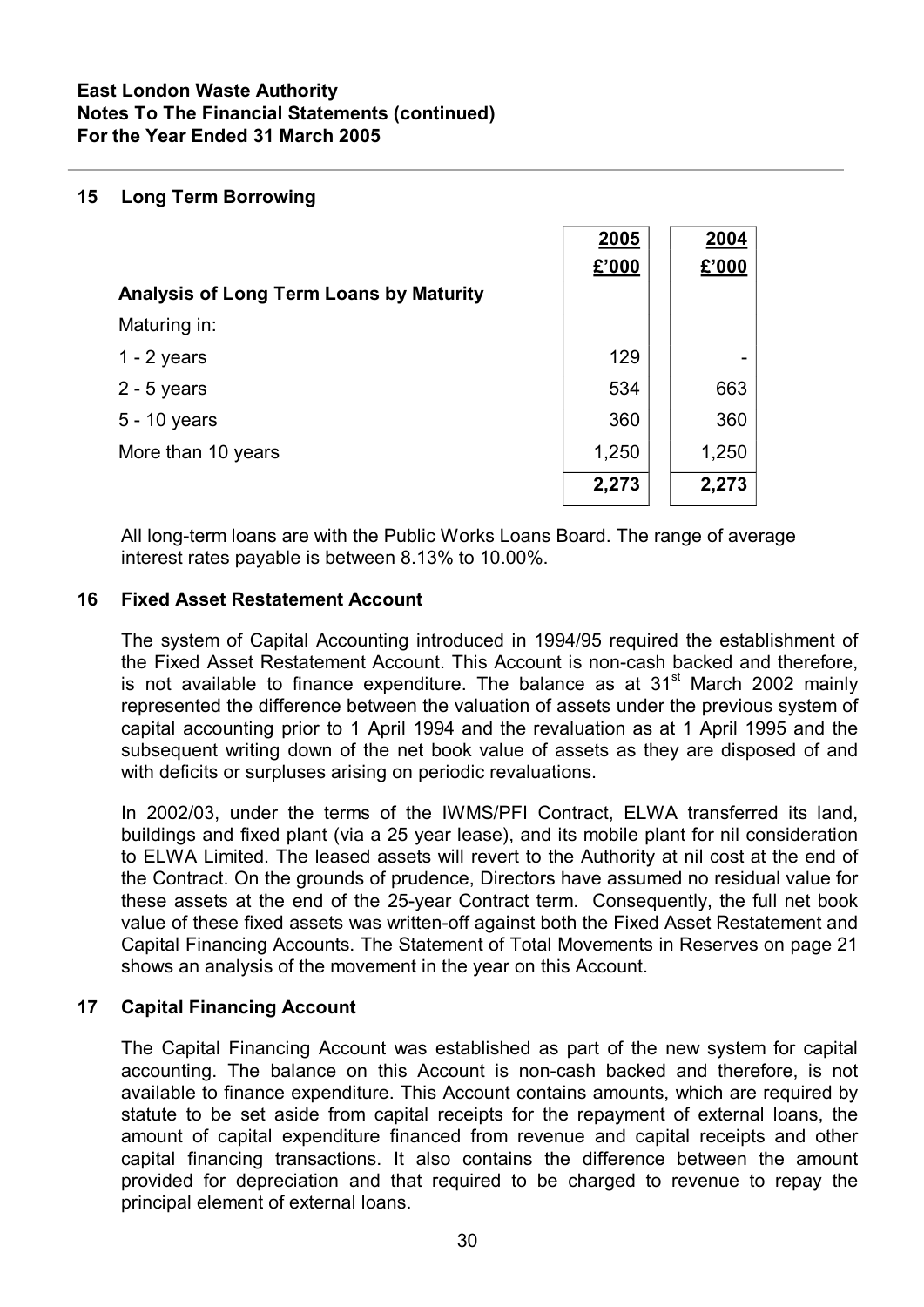In 2002/03 an amount of £8,424,000 has been credited to this reserve and represents the notional deferred consideration for the transfer of fixed assets to ELWA Limited as part of the IWMS/PFI Contract. A Deferred Consideration asset has been debited with an equivalent amount. This amount will be written-off to the Capital Financing Account via the Revenue Account over the Contract period on a straight-line basis.

Also, in 2002/03 under the terms of the IWMS/PFI Contract, ELWA transferred its land, buildings and fixed plant (via a 25 year lease), and its mobile plant for nil consideration to ELWA Limited. The leased assets will revert to the Authority at nil cost at the end of the Contract. On the grounds of prudence, Directors have assumed no residual value for these assets at the end of the 25-year Contract term. Consequently, the full net book value of these fixed assets was written-off against both the Fixed Asset Restatement and Capital Financing Accounts. The Statement of Total Movements in Reserves on page 21 shows an analysis of the movement in the year on this Account.

#### **18 PFI Contract Reserve**

The PFI Contract Reserve has been set-up in pursuance of the Authority's agreed policy to match income and expenditure in respect of the IWMS/PFI Contract. The Revenue Account will receive the annual PFI Grant in full. Appropriations from the Revenue Account to this Reserve will be made each year and will be mainly utilised to support the cost of the Contract over the Contract period. This will ensure a smoother levy profile by avoiding exceptional levy increases especially in years when, under the terms of the Contract, the cost is expected to be subject to significant stepped increases to meet higher recycling and recovery targets. The Statement of Total Movements in Reserves on page 21 shows an analysis of the movements in the year on this Reserve.

#### **19 Capital Reserve**

This Capital Reserve will be utilised for the potential development needs and/or liabilities in respect of the Authority's closed landfill site at Aveley. The Statement of Total Movements in Reserves on page 21 shows an analysis of the movement in the year on this Reserve.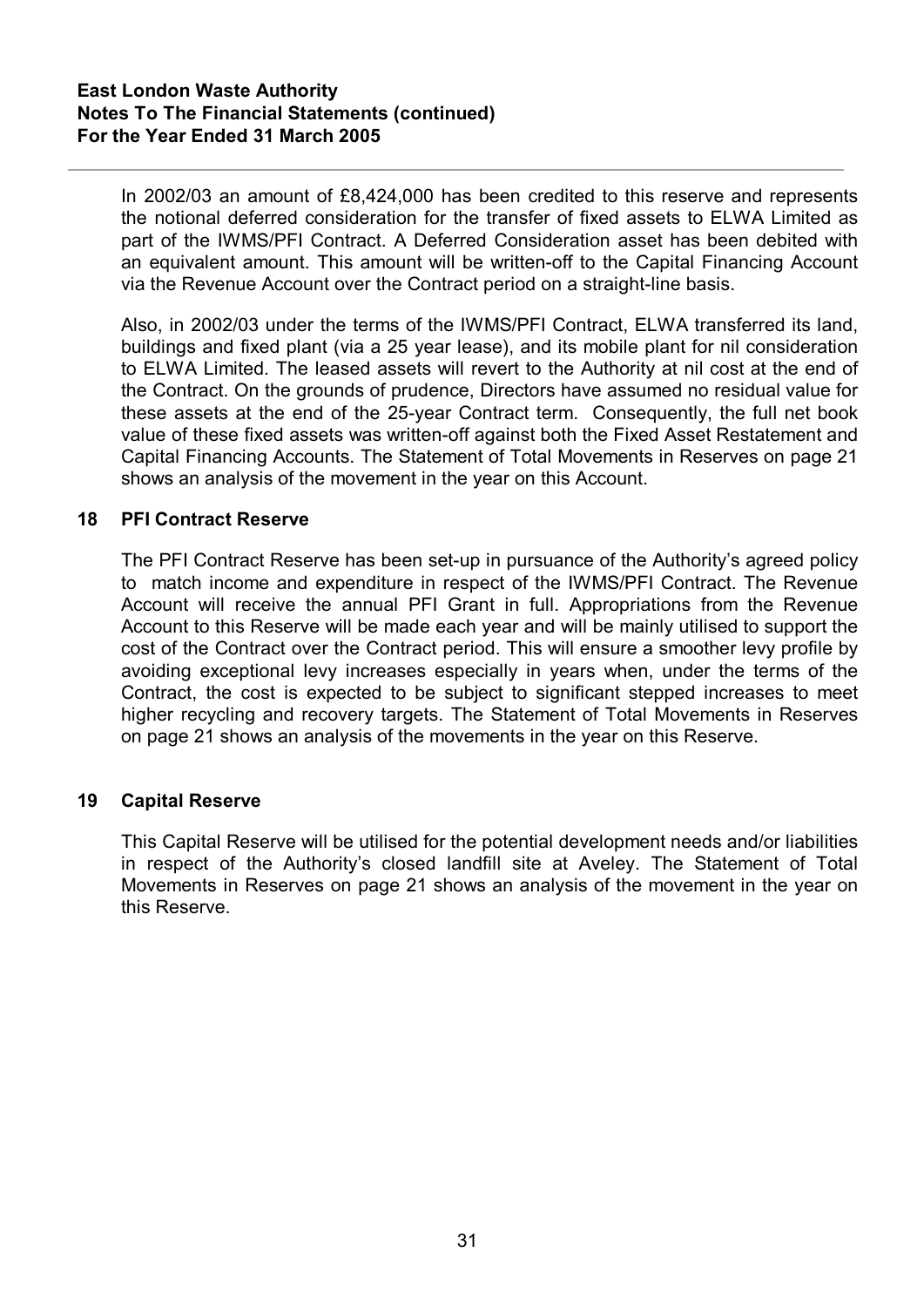# **20 Provision for Credit Liabilities (Memorandum Account)**

This account shows the sums which the Government requires the Authority to set aside each year from revenue and from capital receipts to meet credit liabilities. The accumulation of these provisions and their application to debt redemption is now reflected in a memorandum account (as shown below) but the actual transactions are recorded in the Fixed Assets and in the Capital Financing Account.

|                                  | 2005  | 2004  |  |
|----------------------------------|-------|-------|--|
|                                  | £'000 | £'000 |  |
| Balance brought forward          | 510   | 508   |  |
| <b>Minimum Revenue Provision</b> | 95    | 99    |  |
| Repayment of external debt       | -     | (97   |  |
| <b>Balance carried forward</b>   | 605   | 510   |  |

# **21 Reconciliation of Net Surplus for the year to Net Cash Inflow from Operating Activities**

|                                                  | 2005  | 2004     |
|--------------------------------------------------|-------|----------|
|                                                  | £'000 | £'000    |
| Surplus for the year                             | 3,695 | 4,295    |
| Add: Items not involving transfer of funds       |       |          |
| <b>Contributions to Reserves</b>                 | 4,128 | 2,754    |
| Minimum Revenue Provision                        | 95    | 99       |
| Decrease/(Increase) in Debtors                   | 772   | (3, 477) |
| (Decrease)/Increase in Creditors                 | (596) | 2,407    |
| Add: Servicing of Finance                        | 217   | 180      |
| <b>Net Cash Inflow from Operating Activities</b> | 8,311 | 6,258    |

#### **22 Movements in Cash**

|                                | 2005   | 2004  |
|--------------------------------|--------|-------|
|                                | £'000  | £'000 |
| Balance brought forward        | 8,105  | 2,124 |
| Net Cash Inflow in year        | 8,094  | 5,981 |
| <b>Balance carried forward</b> | 16,199 | 8,105 |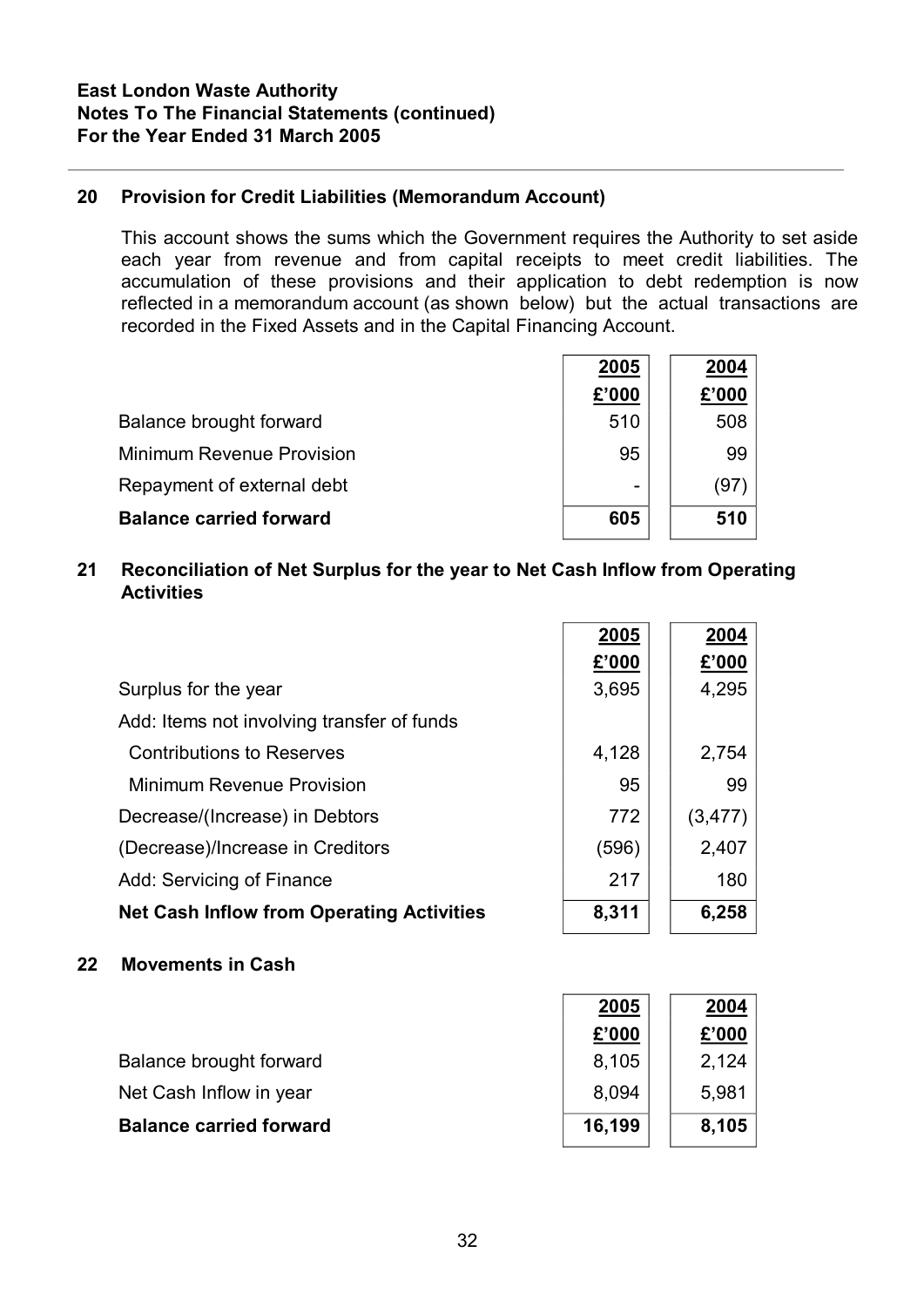The levels of the year end Cash balances are relatively high due principally to the surplus on the Revenue Account for the year and the building of the PFI Contract Reserve for future utilisation.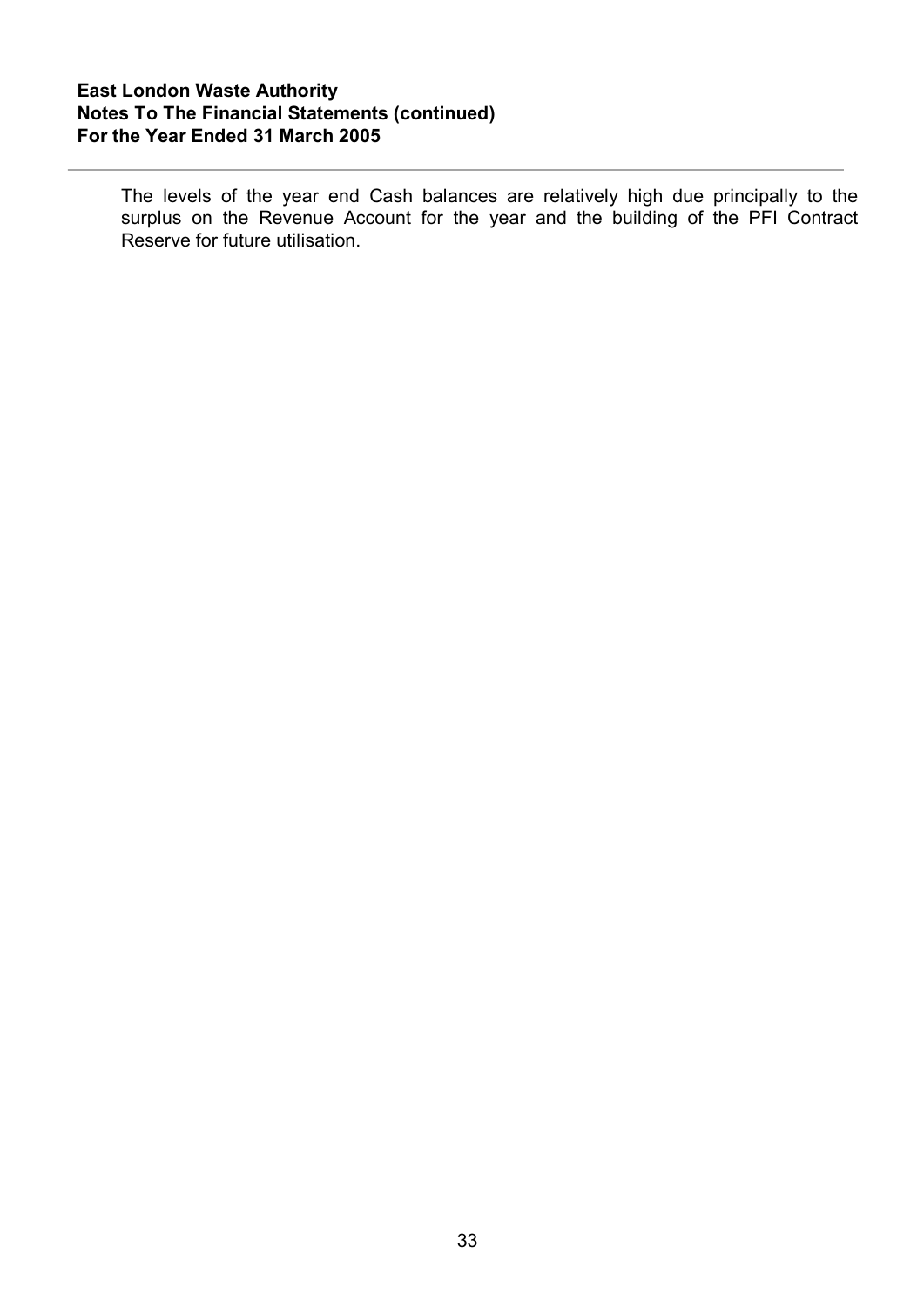#### **23 Movement in Borrowing**

|                         | 2005           | 2004           |
|-------------------------|----------------|----------------|
|                         | £'000          | £'000          |
| Balance brought forward | 2,273          | 2,370          |
| Repayments in year      |                | (97)           |
| Balance carried forward | 2,273          | 2,273          |
| Long Term Borrowing     | 2,273<br>2,273 | 2,273<br>2,273 |

# **24 Related Party Disclosures**

Since the 1st April 1986, ELWA has assumed the statutory responsibility for the disposal of waste arising in the area covered by the London Boroughs of Barking & Dagenham, Havering, Newham and Redbridge and has an interest in Aveley Methane Limited and ELWA Limited. The material expenditure and income transactions with these related parties are set out below.

|                      | 2005       |                          |  |            |                          | 2004 |  |  |  |  |
|----------------------|------------|--------------------------|--|------------|--------------------------|------|--|--|--|--|
|                      | <u>Exp</u> | <u>Inc</u>               |  | <u>Exp</u> | <u>Inc</u>               |      |  |  |  |  |
|                      | £'000      | £'000                    |  | £'000      | £'000                    |      |  |  |  |  |
| London Boroughs of:  |            |                          |  |            |                          |      |  |  |  |  |
| Barking and Dagenham | 316        | 5,538                    |  | 230        | 5,211                    |      |  |  |  |  |
| Havering             | 260        | 8,792                    |  | 194        | 8,416                    |      |  |  |  |  |
| Newham               | 197        | 7,986                    |  | 79         | 7,678                    |      |  |  |  |  |
| Redbridge            | 566        | 8,791                    |  | 24,171     | 8,170                    |      |  |  |  |  |
|                      |            | -                        |  |            | 9                        |      |  |  |  |  |
| <b>ELWA Limited</b>  | 26,563     | $\overline{\phantom{0}}$ |  | 25,017     | $\overline{\phantom{0}}$ |      |  |  |  |  |